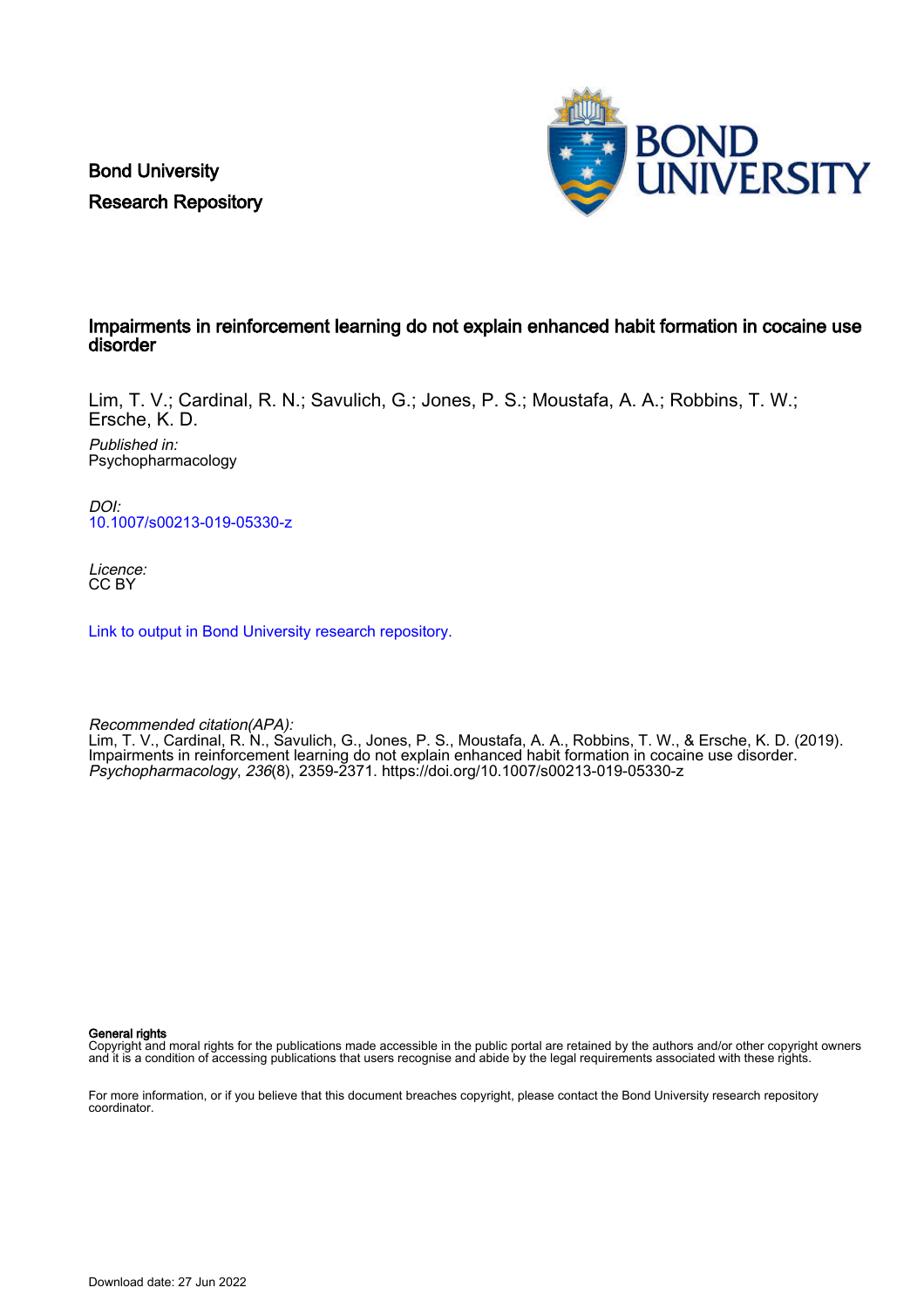## ORIGINAL INVESTIGATION



# Impairments in reinforcement learning do not explain enhanced habit formation in cocaine use disorder

T. V. Lim<sup>1</sup>  $\cdot$  R. N. Cardinal<sup>1,2,3</sup>  $\cdot$  G. Savulich<sup>1,2</sup>  $\cdot$  P. S. Jones<sup>1</sup>  $\cdot$  A. A. Moustafa<sup>4</sup>  $\cdot$  T. W. Robbins<sup>1,2</sup>  $\cdot$  K. D. Ersche<sup>1,2</sup>  $\circ$ 

Received: 20 February 2019 /Accepted: 8 July 2019 /Published online: 1 August 2019 C The Author(s) 2019

## Abstract

Rationale Drug addiction has been suggested to develop through drug-induced changes in learning and memory processes. Whilst the initiation of drug use is typically goal-directed and hedonically motivated, over time, drugtaking may develop into a stimulus-driven habit, characterised by persistent use of the drug irrespective of the consequences. Converging lines of evidence suggest that stimulant drugs facilitate the transition of goal-directed into habitual drug-taking, but their contribution to goal-directed learning is less clear. Computational modelling may provide an elegant means for elucidating changes during instrumental learning that may explain enhanced habit formation.

Objectives We used formal reinforcement learning algorithms to deconstruct the process of appetitive instrumental learning and to explore potential associations between goal-directed and habitual actions in patients with cocaine use disorder (CUD).

Methods We re-analysed appetitive instrumental learning data in 55 healthy control volunteers and 70 CUD patients by applying a reinforcement learning model within a hierarchical Bayesian framework. We used a regression model to determine the influence of learning parameters and variations in brain structure on subsequent habit formation.

Results Poor instrumental learning performance in CUD patients was largely determined by difficulties with learning from feedback, as reflected by a significantly reduced learning rate. Subsequent formation of habitual response patterns was partly explained by group status and individual variation in reinforcement sensitivity. White matter integrity within goal-directed networks was only associated with performance parameters in controls but not in CUD patients.

Conclusions Our data indicate that impairments in reinforcement learning are insufficient to account for enhanced habitual responding in CUD.

Keywords Goal-directed learning/behaviour . Habit . Computational modelling . Hierarchical Bayesian . Appetitive discrimination learning . Reinforcement sensitivity . Positive feedback . Extinction . Perseveration

This article belongs to a Special Issue on Translational Computational Psychopharmacology

Electronic supplementary material The online version of this article (<https://doi.org/10.1007/s00213-019-05330-z>) contains supplementary material, which is available to authorized users.

 $\boxtimes$  K. D. Ersche [ke220@cam.ac.uk](mailto:ke220@cam.ac.uk)

- <sup>1</sup> Departments of Psychiatry, Psychology and Clinical Neurosciences, University of Cambridge, Herchel Smith Building for Brain & Mind Sciences, Cambridge Biomedical Campus, Cambridge CB2 0SZ, UK
- <sup>2</sup> Behavioural and Clinical Neurosciences Institute, University of Cambridge, Cambridge, UK
- <sup>3</sup> Liaison Psychiatry Service, Cambridgeshire & Peterborough NHS Foundation Trust, Box 190, Cambridge Biomedical Campus, Cambridge CB2 0QQ, UK
- <sup>4</sup> School of Social Sciences and Psychology, MARCS Institute for Brain and Behaviour, Western Sydney University, Sydney, NSW, Australia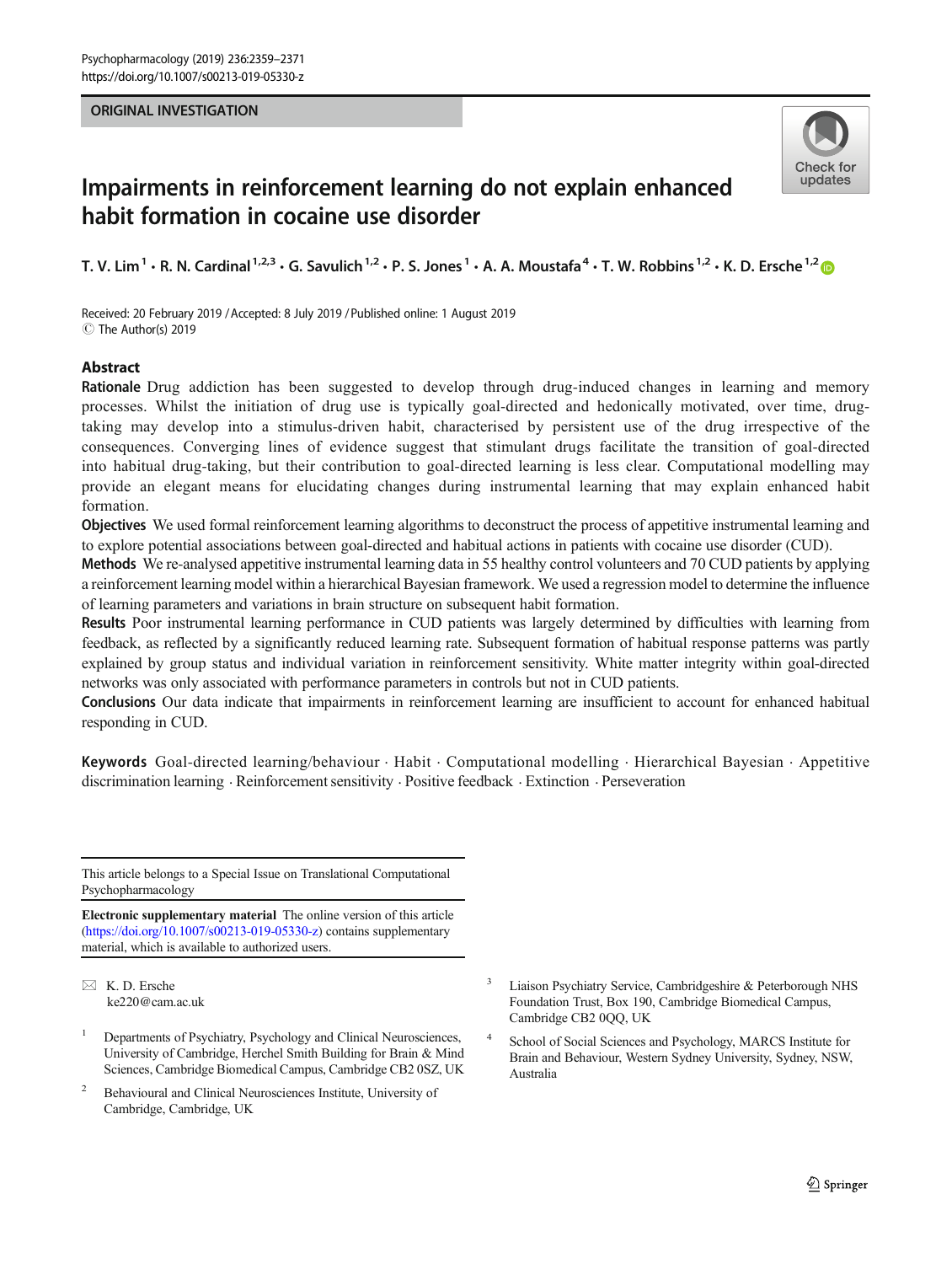## Introduction

Cocaine addiction is a global health problem that contributes to major economic and health burdens and is difficult to treat (Degenhardt et al. [2014\)](#page-12-0). Although the initial positive reinforcing effects of cocaine are mediated by dopaminergic neurotransmission in the mesolimbic dopaminergic system, subsequent drugseeking is guided by conditioning processes in a wider neural network (Everitt and Robbins [2005](#page-12-0)). Instrumental learning paradigms have provided a theoretical framework of impaired behavioural control for drug addiction (Everitt and Robbins [2005](#page-12-0), [2016](#page-12-0)), as well as other psychiatric disorders (Robbins et al. [2012;](#page-12-0) Heinz et al. [2016](#page-12-0)). Instrumental learning is thought to be regulated by two distinct systems, namely the goal-directed and habit systems (Adams and Dickinson [1981\)](#page-11-0). The goaldirected system, which is subserved by frontostriatal regions (Valentin et al. [2007;](#page-13-0) Tanaka et al. [2008](#page-13-0); de Wit et al. [2009](#page-11-0)), controls voluntary instrumental behaviour by evaluating the potential consequences of actions. The habit system, which is subserved by corticostriatal circuits (Tricomi et al. [2009](#page-13-0); Brovelli et al. [2011;](#page-11-0) de Wit et al. [2012](#page-12-0); Zwosta et al. [2018](#page-13-0)), regulates automatic impulses in response to stimulus–response associations that have been formed over repeated experiences. Both systems are needed in everyday life, and optimal behavioural performance has been shown to require a balance between the joint regulation of these two systems (Balleine and O'Doherty [2010\)](#page-11-0). A growing body of literature suggests that drug addiction develops through drug-induced disruption in corticostriatal subsystems that underlie these learning processes (Nelson and Killcross [2006](#page-12-0); Belin and Everitt [2008;](#page-11-0) Gourley et al. [2013](#page-12-0); Corbit et al. [2014](#page-11-0)). In most cases, drug-taking is initiated in a recreational setting and used in a goaldirected manner to experience pleasure. However, prolonged drug use in the same context may become habitual. As such, the initiation of drug-taking becomes triggered by environmental cues, irrespective of whether the experience of the drug is pleasurable (Miles et al. [2003;](#page-12-0) Vanderschuren and Everitt [2004\)](#page-13-0). At the final stage of addiction, drug-taking habits predominate and may even continue in spite of harmful consequences (Everitt and Robbins [2005](#page-12-0), [2016](#page-12-0)). It has been suggested that when habits spiral out of control, drug seeking is characterised by a failure to revert control toward the goal-directed system when the situational demands require it and become compulsive (Ersche et al. [2012](#page-12-0)).

A classic task to assess the balance between goal-directed and habit learning is the slips-of-action task (de Wit et al. [2007\)](#page-12-0), which is based on an outcome devaluation paradigm to model the transition between behaviours that are initiated

when obtaining reward and responses to a previously learned stimulus–response association. The extent to which participants maintain their previously learned behaviour despite outcome devaluation is considered an index of habit. Chronic cocaine and alcohol users (Sjoerds et al. [2013](#page-13-0); Ersche et al. [2016\)](#page-12-0), but not chronic tobacco smokers (Luijten et al. [2019\)](#page-12-0), have been shown to develop a predominance of habits on this task, but the nature of their bias remains unclear. It has been hypothesised that either difficulties with goal-directed learning facilitate the transition of control from the goal-directed toward the habit system or an augmented control by the habit system results in habit predominance (Robbins and Costa [2017](#page-12-0); Vandaele and Janak [2018\)](#page-13-0). Whilst the bulk of prior work has focused on cocaine's influence on the transition of control from the goal-directed to the habit system, less attention has been given to its influence on goal-directed learning.

Reinforcement learning algorithms implement learning and action selection in response to motivationally relevant reinforcement (Russell and Norvig [1995;](#page-12-0) Sutton and Barto [1998\)](#page-13-0). Basic parameters in a typical reinforcement learning model are learning rate  $(\alpha)$  and reinforcement sensitivity (also known as choice inverse temperature,  $\beta$ ). Learning rates modulate the extent to which information is learnt, with higher rates indicating that feedback is integrated more rapidly in order to inform future choices. Reinforcement sensitivity regulates the influence of associative strength during action selection, with higher sensitivity reflecting a greater impact of action values on choices. Such reinforcement learning models can be fitted to the observed behaviour, yielding estimates of the model's parameters, and different models can be compared, allowing learning to be investigated in a hypothesisdriven manner (Daw [2011\)](#page-11-0). One additional parameter relevant to drug addiction is the tendency for perseverative responding (sometimes termed 'stickiness'). As chronic cocaine use has been associated with profound reversal learning deficits in both animals and humans exposed to cocaine (Schoenbaum et al. [2004](#page-12-0); Calu et al. [2007](#page-11-0); Ersche et al. [2008,](#page-12-0) [2011\)](#page-12-0), it is possible that inflexible contingency evaluations may also contribute to their learning deficits.

In the present study, we apply a hierarchical Bayesian approach to previously published data using the slips-of-action task in both healthy volunteers and patients with cocaine use disorder (CUD) (Ersche et al. [2016](#page-12-0)). We hypothesise that overall poor learning performance in CUD patients can be explained by abnormalities in at least one of the following parameters: learning rate, reinforcement sensitivity, perseveration and extinction. The latter parameter, extinction, was included in the model in light of its relevance for subsequent habit learning. *Extinction* describes the ability to learn from non-rewarding events. Given that habit formation has also been described in terms of behavioural autonomy (Dickinson [1985\)](#page-12-0), it is conceivable that habits form more easily in individuals who are resistant to extinction. We further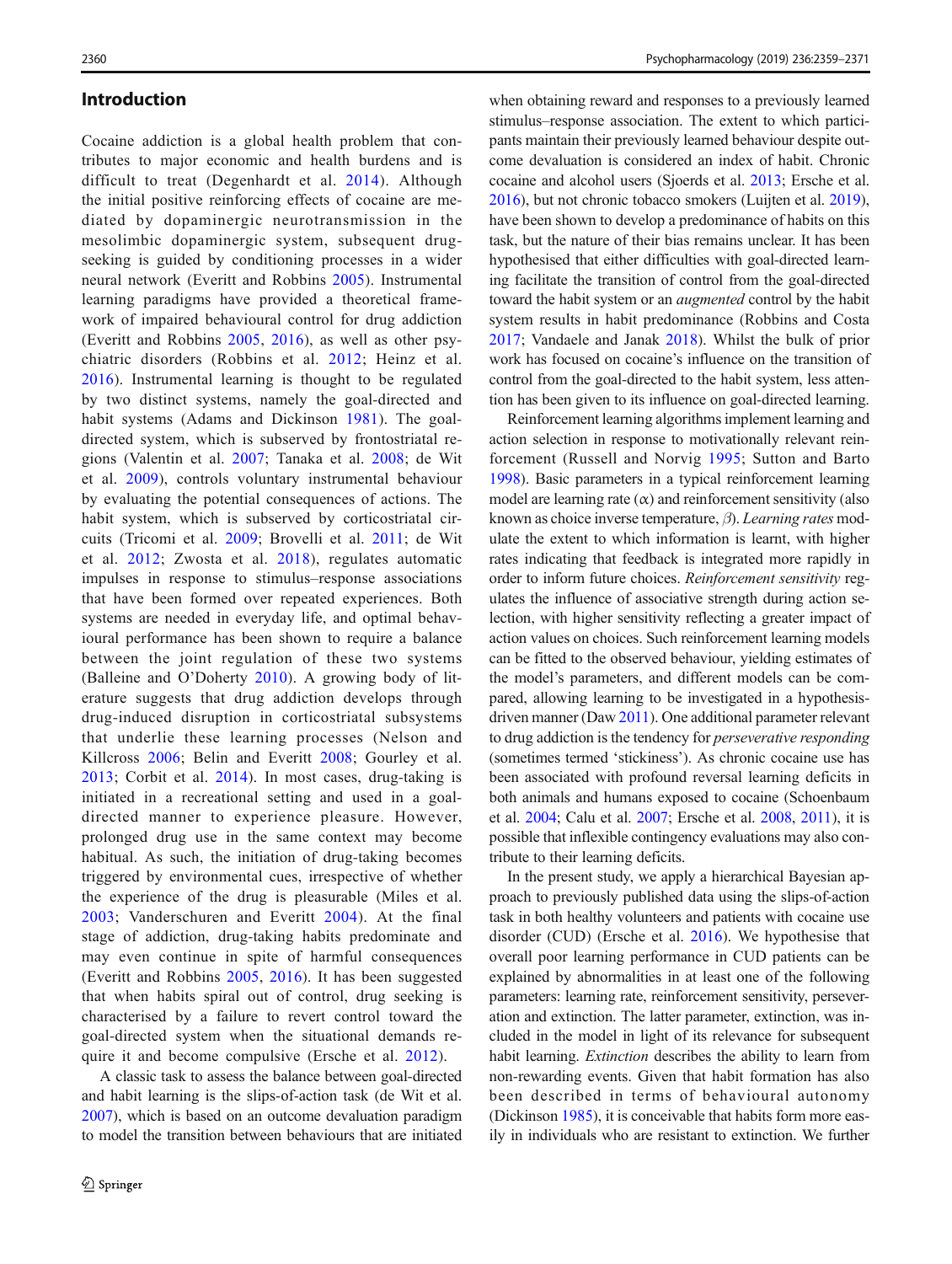predict that white matter integrity of the goal-directed system is required for successful action-outcome learning and that deficiencies would facilitate the formation of habitual responding.

## **Methods**

#### Sample

Fifty-five healthy control volunteers (94.3% male) and 70 patients with CUD (90.3% male) were recruited for the study. Full details of the sample can be found elsewhere (Ersche et al. [2016](#page-12-0)). All CUD patients were recruited from the local community and satisfied the DSM-IV criteria for cocaine dependence (American Psychiatric Association [2013](#page-11-0)). Forty-eight CUD patients also met DSM-IV criteria for opiate dependence, 25 for cannabis dependence and five for alcohol dependence. Twenty-six CUD patients were prescribed methadone (mean dose 48.7 ml,  $SD \pm 18.0$ ) and 14 were prescribed buprenorphine (mean dose 7.2 ml,  $SD \pm 4.8$ ). Although significantly more CUD patients (94%) reported smoking tobacco compared with control volunteers (11%) (Fisher's  $p < 0.001$ ), nicotine dependence was not assessed using the DSM-IV criteria. CUD patients had been using cocaine for an average of 16 years  $(7.7 \pm SD)$  and were at the time of the study all active users of the drug, as verified by urine screen. Two CUD patients were excluded due to incomplete data sets. Healthy control volunteers were partly recruited by advertisement and partly from the BioResource volunteer panel [\(www.cambridgebioresource.group.cam.ac.uk\)](http://www.cambridgebioresource.group.cam.ac.uk). None of the healthy volunteers had a history of drug or alcohol dependence. The following exclusion criteria applied to all participants: no history of neurological or psychotic disorders, no history of a traumatic brain injury, no acute alcohol intoxication (as verified by breath test) and insufficient English proficiency. All volunteers consented in writing and were screened for current psychiatric disorders using the Mini-International Neuropsychiatric Inventory (Sheehan et al. [1998](#page-12-0)). Psychopathology in drug users was further evaluated using the Structured Clinical Interview for DSM-IV (First et al. [2002](#page-12-0)). All participants completed the National Adult Reading Test (NART) (Nelson [1982\)](#page-12-0) to provide an estimate of verbal IQ and the Alcohol Use Disorders Identification Test (AUDIT) (Saunders et al. [1993\)](#page-12-0) to evaluate the pattern of alcohol intake.

## Slips-of-action task

Details of the task are reported elsewhere (Ersche et al. [2016\)](#page-12-0). In brief, in the first part of the task, participants complete an appetitive discrimination task in which they learn over 96 trials the associations between a response (left or right button press) and a rewarding outcome (gaining points or no points). On each trial, participants were presented with one of six animal pictures and were instructed to learn by trial-anderror which button to press in order to gain points (see Fig. 1). Feedback was provided immediately. The rewards were delivered deterministically, i.e. there is only one correct response for each stimulus. Correct responses were recorded as an index of learning from positive reinforcement.

Completion of the first phase led to the second phase, in which participants were instructed to select the correct response for each animal picture as quickly as possible. However, some outcomes were devalued such that participants were told that responses for certain animal pictures were no longer valuable, and they should not be selected (i.e. participants had to withhold their response). No feedback was provided during this phase, which consisted of nine 12-trial blocks, which at the start of each block, informed participants about the devalued outcomes. Responses toward devalued animal pictures are considered 'slips of actions' and have been suggested to reflect habitual control (de Wit et al. [2007,](#page-12-0) [2009\)](#page-11-0). We calculated a 'habit bias', based on responding to devalued stimuli minus responding to valued stimuli. Participants, who respond in a goal-directed fashion, will follow the instruction to only respond to the stimuli that carry a value. However, sometimes, they may fail to do so, making a 'slips-of-action' such that they respond to devalued stimuli although they do not carry any more points. For these participants, their habit bias will be low or even negative. By contrast, participants who respond in a habitual manner will not make this distinction between valued and devalued outcome, as they continue responding equally often to devalued and the value stimuli, making frequent slips of action, so that their habit bias (or slips-of-action score) is likely to be high and close to zero.



Fig. 1 Outline of the appetitive discrimination learning task. Participants were required to learn by trial and error which response associated with an animal picture gained them points. Feedback was provided by a picture of another animal coupled with either a number of points or an empty box with no points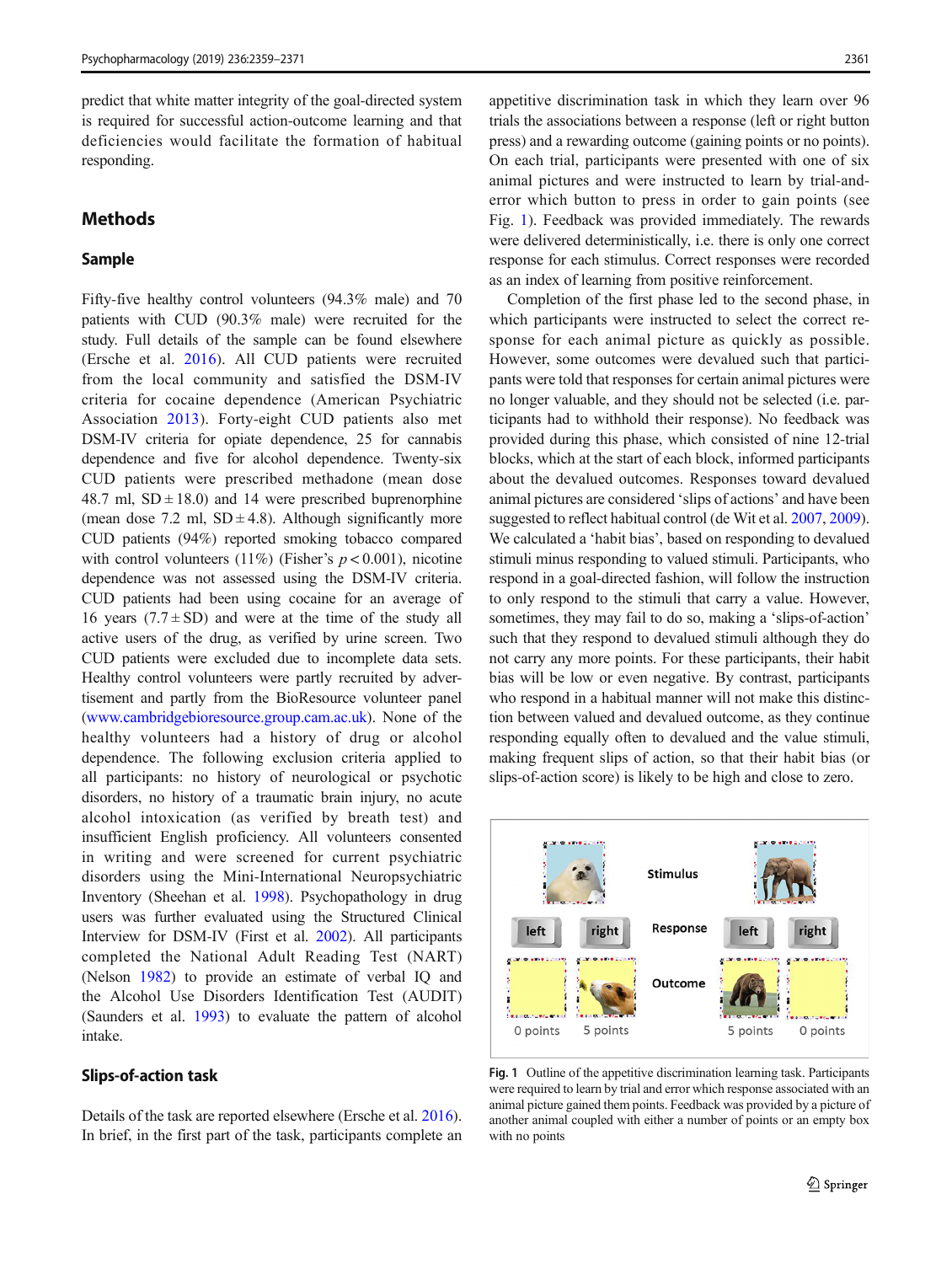#### Statistical analysis and computational modelling

#### Demographic and behavioural data

Data were analysed using the Statistical Package for the Social Sciences, v.22 (SPSS, Ltd.). Group differences regarding demographics and fractional anisotropy (FA) values of the goal directed, as well as the habit system pathway were analysed using independent samples  $t$  tests. The white matter tracts between the medial orbitofrontal cortex and the anterior part of the caudate nucleus have previously been shown to underlie goal-directed control, whereas the tracts between the posterior putamen and the premotor cortex is thought to subserve habit control (de Wit et al. [2012](#page-12-0)). To determine the learning parameters that subsequently affected habitual responding, we performed a stepwise regression model, in which we included the three relevant learning parameters of the model (learning rate, reinforcement sensitivity, perseveration), group status and white matter integrity between the medial orbitofrontal cortex and the anterior caudate nucleus (as reflected by FA values). We also calculated Pearson's correlation coefficients to evaluate putative relationships between these learning parameters, demographic variables and the duration of cocaine use. To address the question as to whether proneness to habits in CUD patients is due to deficits in goal-directed learning, we fitted an ANCOVA model and included the parameter learning rate as a covariate. All statistical tests were two-tailed and significance levels were set at 0.05.

#### Reinforcement learning algorithm

We fitted trial-by-trial performance on the appetitive learning phase with a delta rule to model the choice selection process. Since there are two possible responses for each stimulus (i.e. 'respond right' and 'respond left'), the associative strength for the chosen stimulus–response pairing on a given trial,  $V_t$ , was updated, using the following algorithm:

$$
V_{t+1} = V_t + \alpha (R_t - V_t)
$$

When a particular response is positively reinforced, the associative strength for the stimulus–response association increases. This associative strength for each stimulus–response pairing is updated on a trial-by-trial basis via prediction errors that represent discrepancies between expected outcome,  $V_t$ , and actual outcome,  $R_t$ . Larger prediction errors thus lead to greater changes in associative strength. The sensitivity to this prediction error is regulated by the free parameter,  $\alpha$ . Higher  $\alpha$  represents increased sensitivity to prediction errors, resulting in quicker updating of associative strengths and enhanced learning.

There is evidence for differential neural processing of reward and non-reward (Kim et al. [2006](#page-12-0)), suggesting that these two processes may be dissociable. To account for this possible

distinction, we tested two classes of computational models. In one class, we fractionated  $\alpha$  based on the context. Trials that are positively reinforced were updated by an appetitive learning rate,  $\alpha^{rew}$ , whereas trials that were not reinforced were regulated by an extinction rate,  $\alpha^{ext}$ . (Increases in  $\alpha^{rew}$  would indicate increased learning from reinforcement, and increases in  $\alpha^{ext}$  similarly from non-reinforcement.) In a second class, we used a single  $\alpha$  value, termed learning rate, to modulate prediction errors irrespective of outcome. We also allowed for the fact that a subject may 'stick with' or perseverate to the response that they selected on the previous trial. For trial  $t$  and response k, we defined  $C_{t}^{k}$  to be 1 if the subject chose response k on the previous trial (trial  $t-1$ ) and 0 otherwise. We then defined a perseveration parameter  $\tau$  through which a putative tendency to perseverate influenced behaviour, alongside the reinforcement learning process.

Associative strengths and perseverative tendencies were then used to select actions. This process followed a softmax rule, according to the following equation:

$$
p(i,t) = \frac{e^{\beta V_t^i + \tau C_t^i}}{\sum_{k=1}^n e^{\beta V_t^k + \tau C_t^k}}
$$

This softmax equation gives the model's predicted probability of a given choice  $i$  on a given trial  $t$ . Associative strengths (calculated as above) drive choices, and the degree to which they influence the final choice is determined by the reinforcement sensitivity parameter  $β$ . A tendency to perseverate can also influence choice, and the degree to which this happens is determined by the perseveration parameter  $\tau$ . As outlined in Table [1,](#page-5-0) there are four possible free parameters that were modelled: learning rate, extinction rate, reinforcement sensitivity and perseveration.

The task design involved an explicit instruction of a different task context and different performance rules in the second phase, gave no feedback, and successful performance relies on explicit representation of instrumental value as instructed. These limitations prevented accurate trial-by-trial modelling of behaviour from the second phase within this model. An additional confirmatory model, representing goal-directed action and habit learning explicitly, was therefore used to check the effects of outcome devaluation (see below).

#### Parameter estimation

Free parameters from reinforcement learning algorithms were estimated using a hierarchical Bayesian approach. This approach produces a posterior distribution for all parameters of interest. We defined prior distributions for all parameters. The learning rate parameters alpha ( $\alpha$ ,  $\alpha^{rev}$ ,  $\alpha^{ext}$ ), which have the range [0, 1], were given a prior beta (1.1, 1.1) distribution. Reinforcement sensitivity,  $\beta$ , was given a prior gamma (4.82, 0.88) distribution (Gershman [2016](#page-12-0)). Perseveration,  $\tau$ , was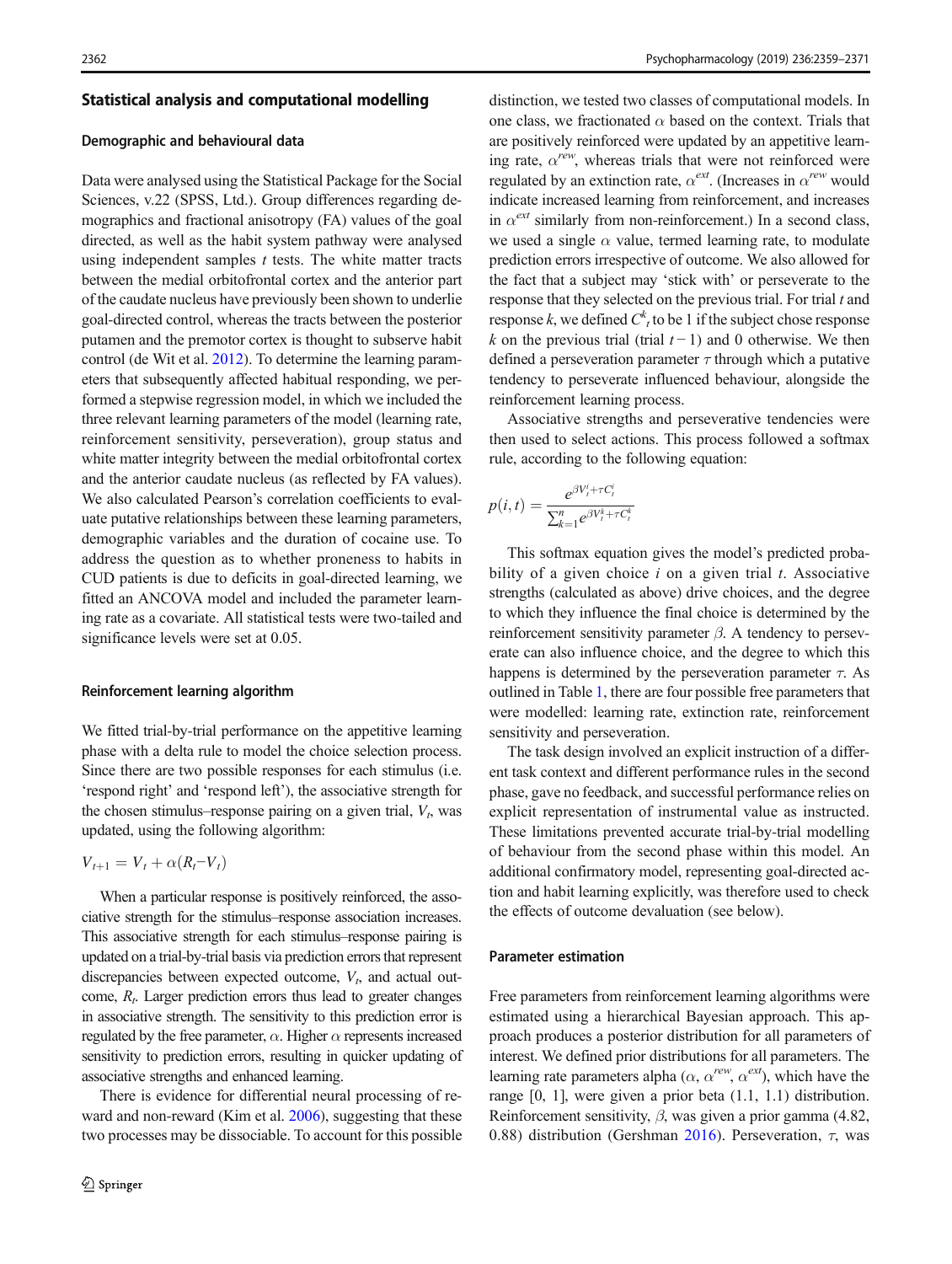<span id="page-5-0"></span>Table 1 Summary of the reinforcement learning models tested. Several models with different parameter combinations were assessed via bridge sampling. We show the included posterior probabilities for each model, i.e. the probability of each model given the data (and given that they were equiprobable before the data). Models were ranked accordingly and we found that the best-fit model used three parameters: learning rate, reinforcement sensitivity and perseveration. We have also

included log Bayes factors for comparisons between the ranked models. According to the criteria of Kass and Raftery [\(1995\)](#page-12-0), there was overwhelming evidence that the top two ranked models were superior to all other models. Though the difference between the top two models was marginal, we have selected the model that was more likely, which was also the more parsimonious of the two. [Note: Logs are natural logarithms unless stated.]

| Free parameters            |                                    |                                       |                          | Model selection            |                              |                          |                                                         |                |
|----------------------------|------------------------------------|---------------------------------------|--------------------------|----------------------------|------------------------------|--------------------------|---------------------------------------------------------|----------------|
| Learning rate <sup>a</sup> | Extinction<br>rate, $\alpha^{ext}$ | Reinforcement<br>sensitivity, $\beta$ | Perseveration,<br>$\tau$ | Log marginal<br>likelihood | Log posterior<br>$p$ (model) | Posterior<br>$p$ (model) | $Log10$ Bayes factor<br>(relative to next-ranked model) | Ranking        |
| $\checkmark$               |                                    |                                       | ✓                        | $-6718.8$                  | $-0.578$                     | 0.561                    | 0.106                                                   |                |
| $\checkmark$               | √                                  | ✓                                     | ✓                        | $-6719.0$                  | $-0.823$                     | 0.439                    | 18.03                                                   |                |
| $\checkmark$               | ✓                                  |                                       |                          | $-6760.5$                  | $-42.33$                     | $\mathbf{0}$             | 0.407                                                   |                |
| $\checkmark$               |                                    |                                       |                          | $-6761.5$                  | $-43.27$                     | $\mathbf{0}$             | 140.71                                                  |                |
| $\checkmark$               | √                                  |                                       | ✓                        | $-7085.5$                  | $-367.27$                    | $\mathbf{0}$             | 20.04                                                   |                |
| ✓                          | ✓                                  |                                       |                          | $-7131.6$                  | $-416.40$                    | $\mathbf{0}$             | 492.78                                                  | 6              |
|                            |                                    |                                       |                          | $-8266.3$                  | $-1548.06$                   | $\mathbf{0}$             | N/A                                                     | 7 <sup>b</sup> |

<sup>a</sup> For some models, the learning rates were fractionated into learning from reward ( $\alpha^{rev}$ ) or non-reward (i.e. extinction rate,  $\alpha^{ext}$ ), as shown. If extinction rate is not defined in the model, then the learning rate should encompass learning from both reward and non-reward  $(\alpha)$ .

<sup>b</sup> To verify that these results were not spurious findings, we included a random choice model, which assumes that choices were selected at random  $(p = 0.5$  for each of the two possible responses). Our results suggest that all tested models fit the data better than the random choice model.

given a normal (0, 1) prior; perseverative parameters can be negative, indicating anti-perseveration (switching behaviour) (Christakou et al. [2013](#page-11-0)).

At the top level of the hierarchy, for each parameter, we defined a separate distribution for each group (CUD and controls). These were the primary measures of interest. Each individual subject's parameter was drawn from a distribution about their group-level parameter, with the assumption that individual subjects' differences from their group mean had a normal distribution with mean 0 and a parameter-specific standard deviation (necessarily positive). For  $\alpha$  and  $\tau$ , this standard deviation was drawn from a prior half-normal (0, 0.17) distribution. For  $\beta$ , the standard deviation of inter-subject variability was drawn from a prior half-normal (0, 2) distribution. Final subject-specific parameters were bounded as follows:  $\alpha$  $\in [0,1]; \beta \in [0,+\infty]; \tau \in [-\infty, +\infty]$ . These final subject-specific parameters were then used in a reinforcement learning model, whose output was the probability of selecting each of the two actions on any given trial. The model was fitted (yielding posterior distributions for each parameter) by fitting these probabilities (arbitrarily, the probability of choosing the right-hand response) to actual choices (did the subject choose the right-hand response?).

We conducted the Bayesian analysis in RStan (Carpenter et al. [2017\)](#page-11-0), which uses a Markov chain Monte Carlo method to sample from posterior distributions of parameters. We used R version 3.3.3–3.6.0 and RStan version 2.17.2–2.18.2. We simulated 8 parallel chains, each with 8000 iterations. We assessed the convergence of the simulations by checking the potential scale reduction factor measure, R-hat (Gelman et al. [2013\)](#page-12-0). R-hat values of 1 indicate perfect convergence. We used a stringent cut-off of  $< 1.1$  as an indicator for sufficient convergence of the simulations (Brooks and Gelman [1998\)](#page-11-0). Starting each simulation runs from a different point, with automatic measurement of convergence, is an important check for simulation reliability, and is an intrinsic part of Stan. Primary values of interests were posterior distributions of the group difference (CUD—control) for each free parameter. Measures of dispersion of posterior distributions were denoted as 95% highest density intervals (HDI). Given the assumptions (priors, model) and data, there is a 95% probability that the true value lies within the 95% HDI. An HDI of the group difference that does not overlap with zero indicates credible group differences.

#### Model selection

As shown in Table 1, several variants of the models were tested against each other. The best model was determined using bridge sampling (Gronau et al. [2017](#page-12-0)), which estimates model fit. The bridge sampling procedure computes the probability of the observed data given the model of interest, the marginal likelihood  $P(D \mid M)$ , which encompasses both the probability of the data given specific values of the model's parameters, the likelihood  $P(D | \theta, M)$  (is there a good fit?) and the prior probability of the parameter values given the model,  $P(\theta | M)$  (thus encapsulating a penalty for overcomplex models; Occam's razor). The marginal likelihoods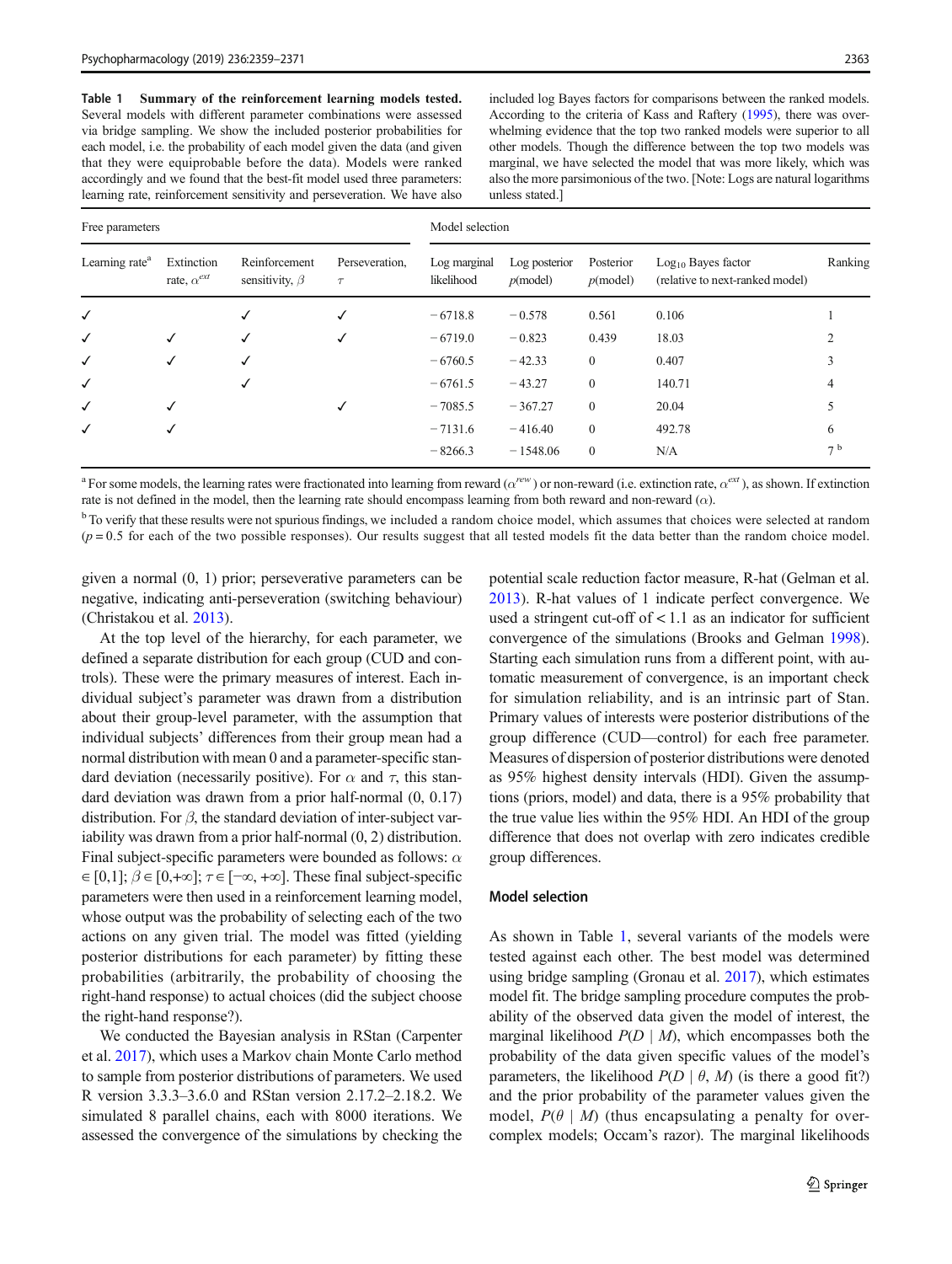$P(D \mid M_i)$  can be combined with prior model probabilities P  $(M<sub>i</sub>)$  to obtain posterior model probabilities P  $(M<sub>i</sub> | D)$ . We report posterior probabilities for the models, which indicate evidence for the model; a higher probability indicates a better model. Additionally, we also report the log Bayes factor as a second indicator of model evidence, Bayes factors being ratios of marginal likelihoods of a pair of models. We assumed models were equiprobable a priori.

## Confirmatory modelling of goal-directed action and habitual responding

To analyse more directly the question of whether the balance between goal-directed and habitual systems was altered in the CUD group, as assessed by the outcome devaluation procedure, we developed and simulated a full two-system model of instrumental learning as an additional check. This model implemented outcome devaluation via instantaneous instruction (see Supplementary Material). The behavioural task (Ersche et al. [2016](#page-12-0)) was incompletely specified for this fuller instrumental model in some respects, in that it did not permit independent evaluation of the learning rate for habit and goaldirected systems, though it permitted evaluation of the relative expression of those two systems via the outcome devaluation phase. The behavioural task was also ambiguous as to whether the framing of the task was likely to have allowed further S–R habit learning (as distinct from expression) during the outcome devaluation phase, given that the response instructions were altered substantially in this phase; we therefore tested models with and without S–R learning during this test phase ('habit learning at test', HLAT, or 'no habit learning at test', NHLAT; see Supplementary Material), with the caveat that the HLAT model had the potential to confound the effects of outcome devaluation and extinction in the measurement of learning rate.

## Neuroimaging data

To address the critical question of whether abnormal learning performance is associated with variations in frontostriatal connectivity, we obtained neuroimaging data from almost 70% of our participants (44 controls, 44 CUD). The selection of this subgroup was based on MRI-suitability and availability for the acquisition of the scan. The subgroup was representative of the entire sample, as no significant group differences in their demographic profiles were identified.

#### MRI data acquisition, pre-processing and ROI generation

The brain scans were acquired at the Wolfson Brain Imaging Centre, University of Cambridge, UK. T1-weighted MRI scans were acquired at by T3 Siemens Magenetom Tim Trio scanner ([www.medical.siemens.com](http://www.medical.siemens.com)) using a magnetizationprepared rapid acquisition gradient-echo (MPRAGE) sequence (176 slices of 1 mm thickness,  $TR = 2300$  ms,  $TE =$ 2.98 ms,  $TI = 900$  ms, flip angle =  $9^\circ$ ,  $FOV = 240 \times 256$ ). One CUD scan was removed due to excessive movement. All images were quality controlled by radiological screening. The MPRAGE images were processed using the recon-all Freesurfer (v5.3.0, recon-all, v 1.379.2.73) pipeline to generate individually labelled brains using the standard subcortical segmentation and Destrieux atlas surface parcellations. Two regions of interest (ROIs) were created in both the left and right hemispheres: the combined caudate and nucleus accumbens, the medial orbitofrontal cortex, as well as the premotor cortex (BA6) (thresholded version) and posterior putamen (defined as the putamen for  $y \le 2$  mm in MNI space (see de Wit et al. [2012](#page-12-0))). A mask was created in MNI space for  $y >$ 2 mm. The inverse MNI transform for each individual was applied to the mask to put it in native conformed space, which was then used to split the putamen into posterior and anterior portions. In addition, two exclusion masks were created comprising each hemisphere and all ventricles. All ROIs were transformed into diffusion-weighted imaging data (DWI) space for the subsequent tractography analysis.

#### DWI data acquisition and pre-processing

Due to excessive movement, four scans had to be excluded from the analysis (1 control, 3 CUD). DWI volumes were successfully acquired from 84 participants (43 controls, 41 CUD) using 3T Siemens Magenetom Tim. All DWI scans were acquired within the same session as the MPRAGE data set. Sequence details were as follows: TR = 7800 ms, TE = 90 ms, 63 slices of 2 mm thickness,  $96 \times 96$  in-plane matrix and  $FOV = 192 \times 192$  mm. DWI data were acquired with a 63 direction encoding scheme. These 63 volumes were acquired with a b value of 1000 s/mm<sup>2</sup> following an initial volume with a *b* value of 0 s/mm<sup>2</sup>.

The DWI images were processed using the standard FSL (FMRIB Software Library; Release 5.0.6) tractography pipeline. First, eddy correct was performed to correct head motion and distortion, and align the series to the b0 image. Next, a brain mask was created by applying bet to the b0 image. Then, diffusion parameters were estimated using bedpostX. BedpostX uses a Bayesian framework to estimate local probability density functions on the parameters of an automatic relevance detection multicompartment model. In this case, two fibres per voxel were modelled. Following bedpostX, probabilistic tractography was applied to the diffusion parameters using probtrackx2. Probtrackx2 computed streamlines by repeatedly generating connectivity distributions from voxels in seed ROIs. The default settings of 5000 samples per voxel and 0.2 curvature threshold were used. Analyses were performed from seed ROIs to waypoint targets in each hemisphere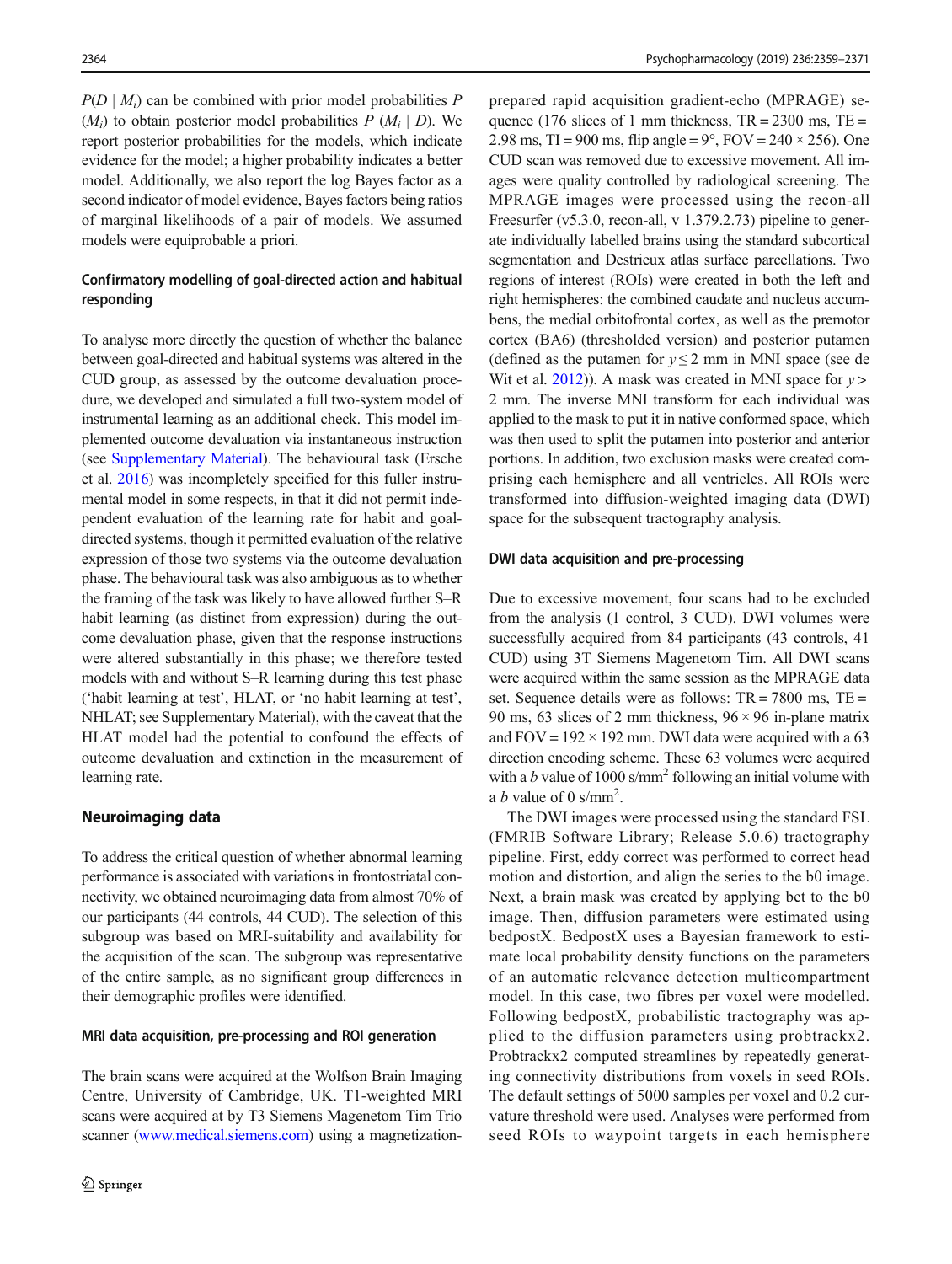separately with an exclusion mask defined for each analysis comprising the combined contralateral hemisphere and ventricles. The first seed-target path interrogated was caudate and nucleus accumbens to medial orbitofrontal cortex, and the second seed-target path interrogated was posterior putamen to the premotor cortex, which made a total of four analyses per participant. Each analysis generated a waytotal, which is the number of tracts surviving the inclusion and exclusion criteria. Each participant's waytotals were normalised by the individual seed ROI volumes (× 5000) to produce single measures of tract strength between the seed and the target.

In addition to the waytotal, each tractography analysis produced a connectivity distribution path. A summary group path distribution was produced to illustrate each tract. Each individual path was thresholded above 5% or 10 hits, whichever was the higher value. These paths were then transformed into MNI space using a non-linear warp and a mean path created. Individual seed and target regions were also transformed into MNI space using the combined Freesurfer to diffusion space affine transformation and the non-linear diffusion to MNI space warp. A summary binary region of interest was created representing the path from the combined caudate and nucleus accumbens to medial orbitofrontal cortex. The ROI comprised voxels containing thresholded paths from at least half the participants.

FA maps were created using FSL's dtifit and were then processed according to the standard tract-based spatial statistics (TBSS) pipeline to create a 4D volume containing each participant's skeletonised FA image. Mean FA values were calculated for each participant within the group ROI from each tractography path (anterior caudate to medical OFC and putamen to premotor cortex) and imported into SPSS for post hoc analyses.

## **Results**

#### Group characteristics

As reported previously, the groups were matched in terms of age, gender and alcohol intake (all  $ps < 0.05$ ) but differed significantly in terms of verbal IQ  $(t_{120} = 8.8 \text{ p} = 0.019)$ . However, only in control volunteers IQ scores were correlated with learning rate  $(r=.29, p=.0.034)$  and reinforcement sensitivity ( $r = .30$ ,  $p = 0.029$ ), but not in CUD patients (both  $p > 0.1$ ). We also found that in CUD patients, the duration of cocaine use correlated significantly with the degree of response perseveration ( $r = .29$ ,  $p = 0.014$ ), but prolonged cocaine use showed no relationship with either learning rate  $(r = -14, p = 0.254)$  or reinforcement sensitivity  $(r = -19,$  $p = 0.118$ .

#### Instrumental learning performance

As shown in Table [1,](#page-5-0) the winning model contained three parameters: a single learning rate, reinforcement sensitivity and perseveration ('stickiness'). Relative to healthy control volunteers, CUD patients demonstrated reduced learning rates (see Fig. 2; posterior probability of non-zero difference,  $pNZ =$ 0.999, posterior mean difference,  $d = -0.035$ , 95% HDI $=$ 0.064 to − 0.010). There were no group differences for reinforcement sensitivity (pNZ = 0.69,  $d = 1.58$ , 95% HDI = − 1.02 to 4.51) or perseverative responding (pNZ =  $0.367$ ,  $d =$  $-0.02$ , 95% HDI =  $-0.141$  to 0.089). Across subjects, learning rate and reinforcement sensitivity were correlated but other parameters were not (Supplementary Material, Fig. S1) Convergence of the winning model was very good; all parameters and contrasts had R-hat values of less than 1.1 (maximum  $R$ -hat = 1.03).

In light of the high prevalence of co-morbid opiate use in cocaine addiction, we also subdivided the CUD sample into CUD participants with  $(n = 22)$  and without co-morbid opiate dependence  $(n = 48)$  and fitted the winning model with data of these two subgroups. As shown in Table S1, the two subgroups did not differ on any performance parameter.

In the additional model examining goal-directed actions and habits across both task phases, whether or not S–R learning was assumed to occur during the test (second) phase influenced the sign of the difference in learning rate observed in this two-system model (measured by variational Bayes approximation see Supplementary Material, Table S4), rendering interpretation of learning rates difficult. In the NHLAT model, the CUD group showed lower learning rates than controls; this is entirely consistent with the lower learning rates



Fig. 2 The mean group differences of the posterior distributions for each learning parameter in the model. Parameters that have group differences (indicated in red) have 95% highest density intervals that do not overlap zero. Compared with healthy control volunteers, patients with CUD show a reduced learning rate. Both mean differences in reinforcement sensitivity and perseveration did overlap with zero. (Note: the reinforcement sensitivity parameter is placed on a different axis due to scale differences.)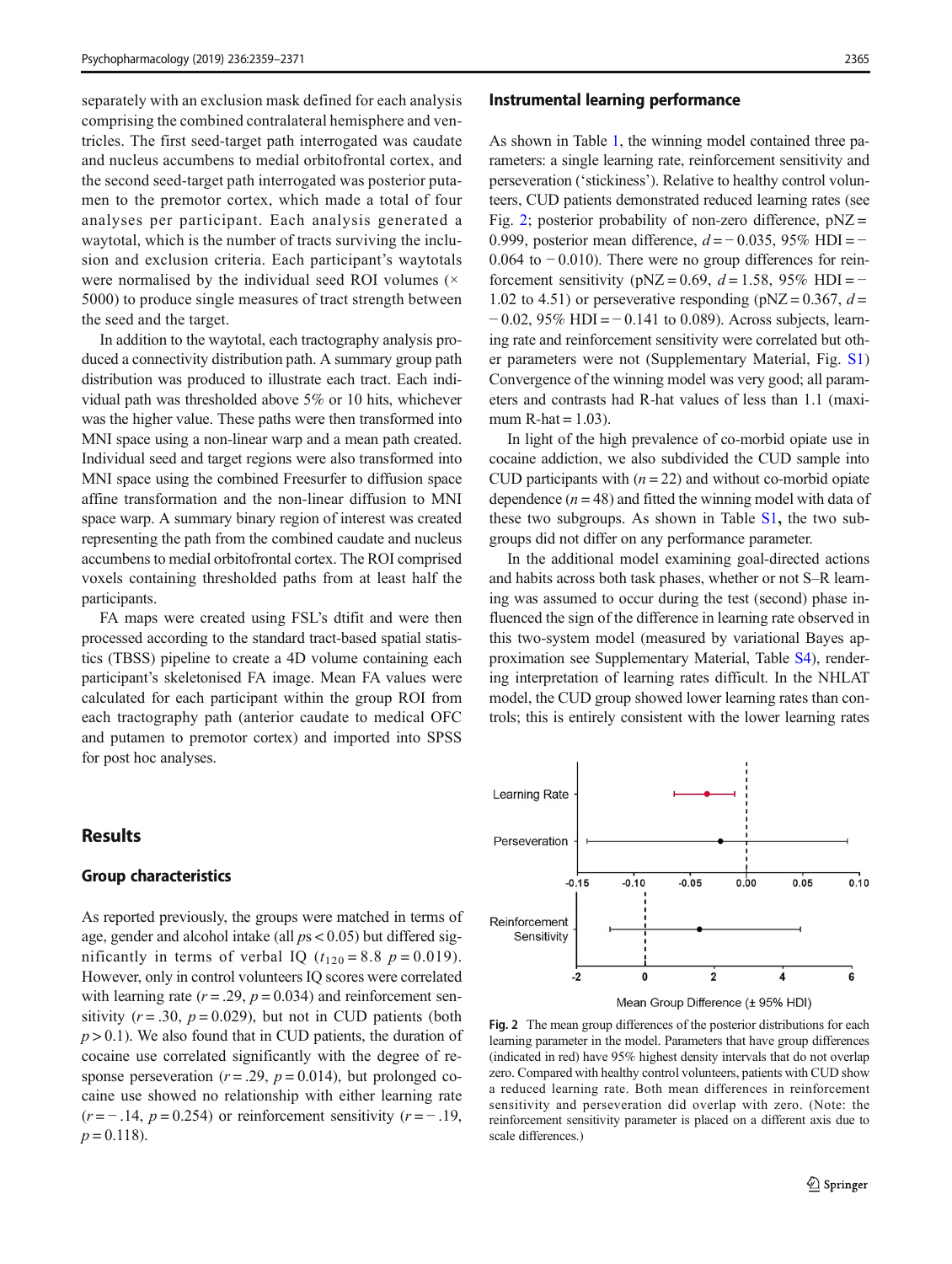found via the main computational model confined to the first phase of the task (since in that model and the NHLAT model, learning rates were only measured during the initial learning phase). In the HLAT model, learning rates were higher in the CUD group; this likely reflects a confound between measuring the impact of outcome devaluation and measuring extinction in the second phase, altering the estimates of learning rates.

However, other aspects of the additional two-system models were consistent. Both the NHLAT and HLAT models showed a reduced impact of the goal-directed action system in the CUD group, no difference in the impact of the habitual system and a somewhat greater tendency to perseverate (or lesser tendency to switch response) in the CUD group (Supplementary Material, Table S4). These results were supported by a full Markov chain Monte Carlo fit (see Supplementary Material, Table S5), showing reductions in the impact of the goal-directed system and an increase in perseveration in the CUD group, across both the NHLAT and the HLAT model, without changes in the impact of the habitual system (or in these simulations, the learning rate parameter). These results are therefore consistent with a reduction in the relative efficacy of goal-directed action and an increase in the relative (if not absolute) efficacy of habitual learning in patients with CUD. Moreover, since the goal-directed system was consistently less effective in CUD patients, in addition to and independent of changes in learning rate, the results of both the NHLAT and HLAT models support the conclusion that excessive dominance of the habit system (due to impaired goal-directed action) in CUD patients is not explicable purely in terms of changes in learning rates.

## Relationships between learning performance and white matter integrity

We compared the two groups with respect to white matter integrity, as reflected by fractional anisotropy (FA) values, within both the goal-directed and the habit pathways. Whilst FA values between the anterior caudate–medial OFC (goaldirected) pathways did not significantly differ between CUD patients and control volunteers ( $t_{81} = 1.57$ ,  $p = 0.122$ ), we identified significant group differences in white matter integrity in the putamen-premotor cortex (habit) pathway as FA in the CUD group was significantly reduced compared with controls  $(t_{81} = 2.19, p = 0.031)$ . We first correlated, separately for each group, the learning rates with mean FA values of the goal-directed pathway and then the slips-of-action scores with mean FA values in the habit pathway (see Fig. [3](#page-9-0)). Learning rates showed a positive correlation only in control volunteers  $(r = .406, p = .007)$ , but not in CUD patients  $(r = .070,$  $p = .668$ ), whereas the slips-of-action score was not correlated with the FA values in either group (controls:  $r = -0.25$ , CUD:  $r = .05$ ; both  $p > 0.1$ ).

To further examine the extent to which learning performance accounted for individual variation in habitual responding, we employed a stepwise regression model analysing habit bias (slips-of-action) scores. The model revealed that group status accounted for 12% of the variance in habitual responding ( $\beta_{\text{group}} = 0.362$ ,  $R^2 = 0.12$ ,  $F_{1,121} =$  $18.24, p < 0.001$ ). When reinforcement sensitivity was entered in the model, about a quarter of the variance (25%) was explained by the two factors ( $\beta_{\text{group}} = 0.358$ ,  $\beta_{\text{reinf}} = -0.355$ ,  $R^{2} = 0.25$ ,  $F_{2,120} = 20.77$ ,  $p < 0.001$ ); learning rate and perseveration had no explanatory value (i.e. the addition of these parameters did not significantly improve the model). When we subsequently entered the neural correlates of the goaldirected pathway, which were available in 70% of the sample, the results did not change. In this smaller sample, group status explained 17% of the variance ( $\beta_{\text{group}} = 0.425$ ,  $R^2 = 0.17$ ,  $F_{1,81} = 17.82, p < 0.001$ ) and, together with reinforcement sensitivity, explained 30% of the variance of habitual responding  $(\beta_{\text{group}} = 0.403, \ \beta_{\text{reinf}} = -0.365, \ R^2 = 0.30, \ F_{2.80} =$  $18.23, p < 0.001$ ), suggesting that the strong habit bias in CUD was not fully explained by the deficits in discrimination learning. This was further supported by the fact that the strong habit bias in CUD was also seen when the learning rate was included as a covariate in the analysis  $(F_{1,120} = 20.2$ ,  $p < 0.001$ ). Given that the groups also differed in white matter integrity in the habit pathway, we added FA values of the putamen-premotor (habit) pathway as a second covariate in the ANCOVA model, but this did not affect the significant habit bias in CUD patients  $(F_{1,79} = 16.9, p < 0.001)$ .

Although the groups did not differ with respect to FA within the goal-directed pathway ( $t_{81} = 1.57$ ,  $p = 0.122$ ), we aimed to evaluate the putative relationships between the three learning parameters and FA. We calculated Pearson's correlation coefficients, which revealed relationships between the learning rate  $(r = .41, p = 0.007)$  and reinforcement sensitivity  $(r = .34, p = 0.026)$  only in the control volunteers but not in CUD patients (both  $p > 0.5$ ). Using Fisher's transform, we found that the correlations between learning rate and FA were only marginally different from each other  $(Z = 1.56, p = 0.059;$ one-tailed).

## **Discussion**

Drug addiction has been described as a disorder of learning and memory (Hyman [2005](#page-12-0)), where behavioural choices become biased toward highly reinforcing drug rewards which persist even if the anticipated rewarding outcome does not materialise. Here we deconstructed the process of appetitive discrimination learning in a non-drug related context in both healthy control participants and patients with CUD using a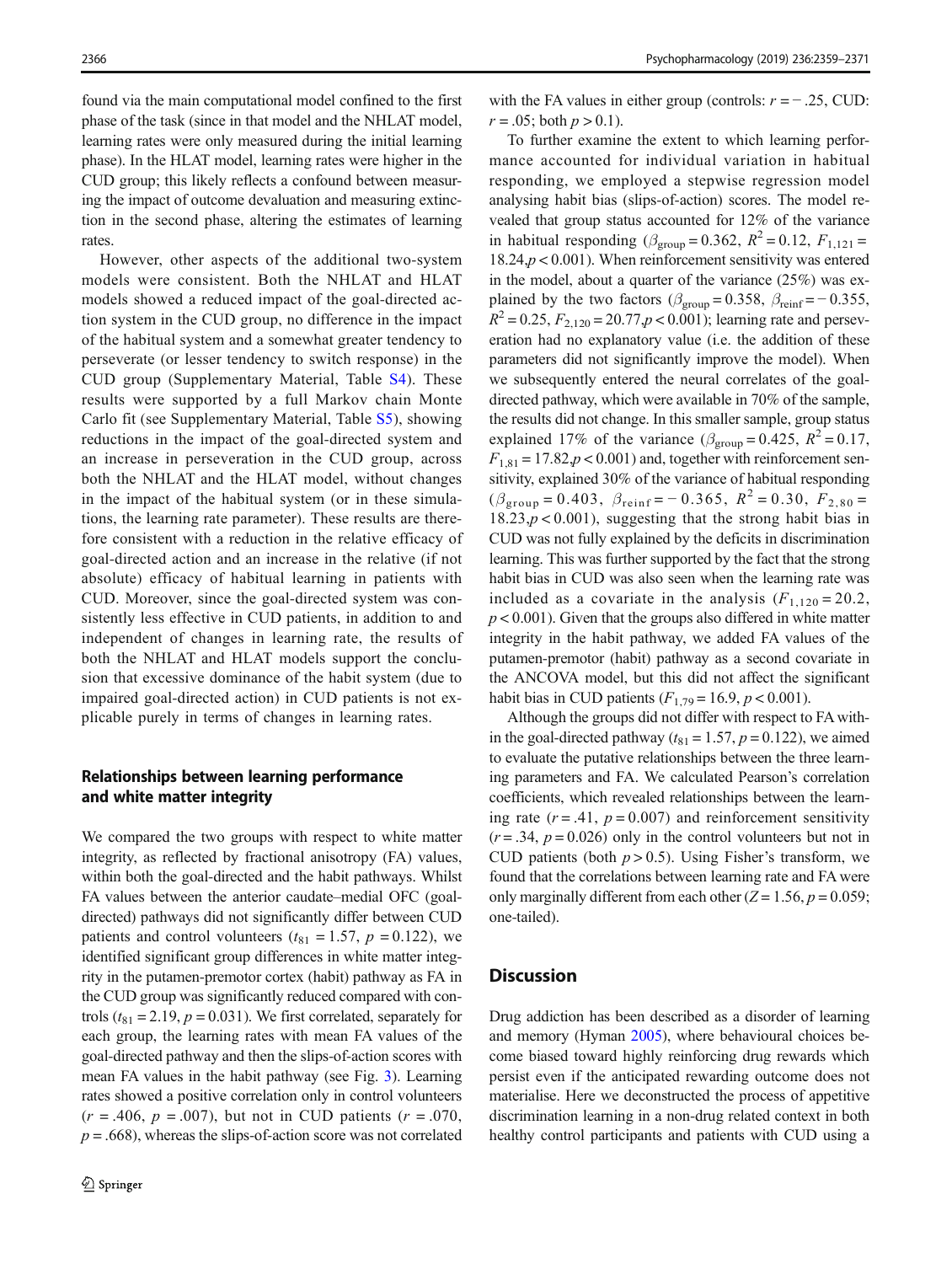a. Goal-directed System

<span id="page-9-0"></span>

c. Relationship between Learning Rate and White Matter Integrity



**Mean FA connectivity in Goal-directed System** 

Fig. 3 Structural connectivity of mean fractional anisotropy (FA) between brain regions involved in a the goal-directed system, which has been linked with interactions between the medial prefrontal cortex, the anterior caudate nucleus and ventral parts of the striatum, and b the habit system, which depends on interactions between pre-motor cortex

computational modelling approach, which yielded two important findings. Firstly, we demonstrated that CUD patients exhibit significant deficits in reinforcement learning as reflected by a reduced learning rate in a simple RL model, possibly indicating problems with making accurate reward predictions and/or updating these predictions based on feedback. Secondly, we demonstrated that the reduced learning rate in CUD patients did not, however, fully explain their proneness for stimulus–response habits during instrumental learning.



Mean FA connectivity in Goal-directed System

(BA6) and the posterior putamen. c Scatter plot depicting the significant relationships in healthy control volunteers between learning rates and mean FA values within the neural pathway that has been suggested to underlie goal-directed learning. Scatter plot showing the lack of such a relationship in CUD patients

Habitual response tendencies, as measured by reward devaluation, were partly explained by the diagnosis of CUD and individual variation in reinforcement sensitivity but were not sufficiently explained by deficits in learning. These conclusions were supported by additional analyses across discrimination and devaluation phases using a two-system model representing goal-directed action and habit learning, which showed a reduced impact of the goal-directed system in CUD patients. Changes in learning rate were not sufficient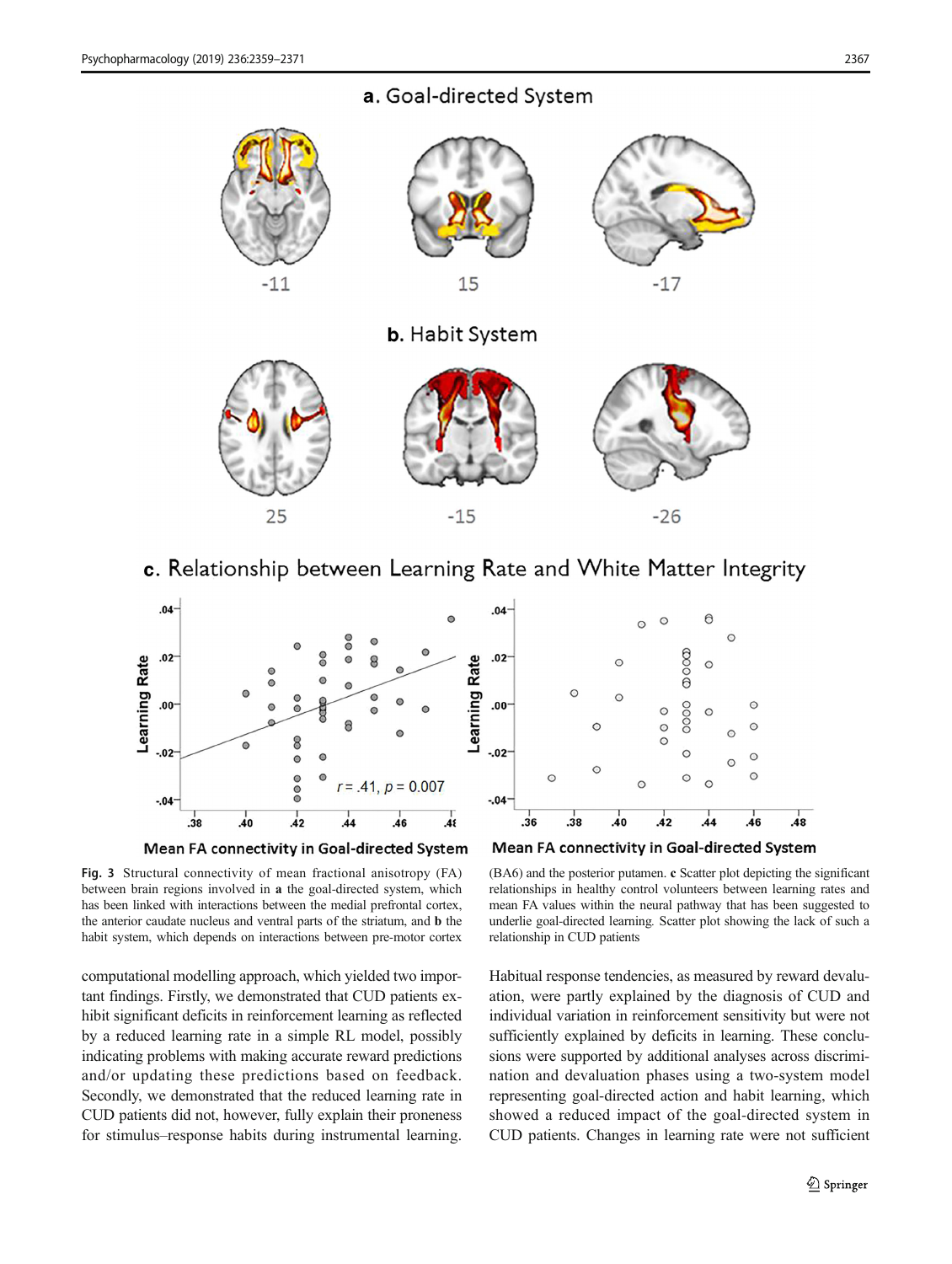to explain the relative predominance of the habit system in CUD patients.

## Deficits in learning from positive feedback impair appetitive discrimination learning in CUD

Our findings are strikingly consistent with previous reports in both animals and humans, suggesting that chronic cocaine use is associated with deficits in the processing of positive feedback (Lucantonio et al. [2015](#page-12-0); Morie et al. [2016](#page-12-0); Takahashi et al. [2016](#page-13-0); Strickland et al. [2016](#page-13-0)). By changing the neuronal signalling patterns, chronic cocaine use has been suggested to alter the encoding of outcome information such as value, timing and size of the outcome, thereby hampering predictions about the consequences of one's actions (Takahashi et al. [2019\)](#page-13-0). Our findings are also consistent with work by Kanen et al. (this issue), who also identified in another sample of stimulant-addicted individuals a reduced learning rate from positive feedback. It is noteworthy that those authors further showed that the learning deficits were amenable to dopaminergic modulation, thus supporting the notion of mediation via alterations in the firing patterns of dopamine neurons. The nature of the hypothesised cocaine-induced neuroadaptive changes of appetitive learning may also explain why we did not find changes in white matter integrity within the goaldirected pathway. We only found a lack of the normal relationship between learning from positive feedback and structural integrity in CUD patients but did not find significant structural alterations. It must also be emphasised that CUD patients' ability to learn from positive feedback was not entirely impaired. All participants in the study were able to learn the stimulus-reward associations, but CUD patients learned them less well than healthy control participants. Their ability to learn from positive feedback also stands in stark contrast from that of learning from negative or punishing feedback, which has been repeatedly shown to be severely impaired in CUD patients (Tanabe et al. [2013](#page-13-0); Hester et al. [2013](#page-12-0)). Such an imbalance in the ability to process reinforcing feedback has important ramifying effects on patients' decisions and behavioural choices and therefore should be recognised as a treatment need.

## Diagnosis of CUD and variation in reinforcement sensitivity partly explain habit bias

The mechanism that renders CUD patients prone to developing stimulus–response habits is not fully understood. The weaker white matter integrity in the habit pathway in CUD patients was, however, unrelated to behaviour, suggesting that the increased habit bias cannot simply be attributed to structural variations. However, it has been previously suggested that a strong habit bias could reflect a compensatory response to a weakened goal directed system (Robbins and Costa [2017;](#page-12-0) Vandaele and Janak [2018](#page-13-0)). Here we demonstrate that reduced learning rate in CUD patients does not account sufficiently for their proneness to form stimulus–response habits. Other psychiatric disorders, such as obsessive-compulsive disorder, exhibit a habit bias on this task alongside unimpaired discrimination learning (Gillan et al. [2011](#page-12-0)). It is conceivable that the regulatory balance between goal-directed or habitual control is disrupted in CUD patients, indicating a failure to revert control to the goal-directed system following a rule change. Alternatively, but not mutually exclusively, it is also possible that habitual control is generally more predominant in cocaine addiction. Whilst there is ample evidence showing failure of CUD patients to adjust cognitive or behavioural responses to changing situational demands (Lane et al. [1998;](#page-12-0) Verdejo-García and Pérez-García [2007;](#page-13-0) Ersche et al. [2008](#page-12-0), [2011;](#page-12-0) McKim et al. [2016\)](#page-12-0), far less research has addressed the predominance of the habit system.

Our data further indicate that one learning parameter in particular, reinforcement sensitivity, does seem to be involved in habit formation. This observation is not surprising given that habit learning in this study was assessed using a reward devaluation paradigm, which deliberately manipulates the value of the expected outcome of an instrumental response to make the outcome less desirable and the behavioural response less likely. If these manipulations, however, do not impact on performance, it may indicate that behaviour is not controlled by the anticipated consequences but by antecedent stimuli, or in other words, their behaviour has become habitual. Although reinforcement sensitivity values in this study did not differ between the groups, it is noteworthy that correct responses were reinforced by the points gained, which CUD patients may not have perceived as rewarding. Future research may thus need to evaluate whether the use of more reinforcing incentives such as monetary gain or the prospects of desirable benefits would be more appropriate for a reward devaluation paradigm than gaining points, possibly making devaluation more effective in inducing behavioural change.

## Neural substrates of appetitive discrimination learning

Our data also indicate that the diagnosis of CUD, rather than individual learning parameters, critically account for the facilitated transition from goal-directed to habitual responding. The diagnosis may thus reflect disorder-related changes within corticostriatal networks that subserve associative learning, which are likely to promote the devolution of control from the goal-directed to the habit system (Nelson and Killcross [2006;](#page-12-0) Takahashi et al. [2007](#page-13-0)). Cocaine addiction has been associated with numerous changes within dopaminergic pathways such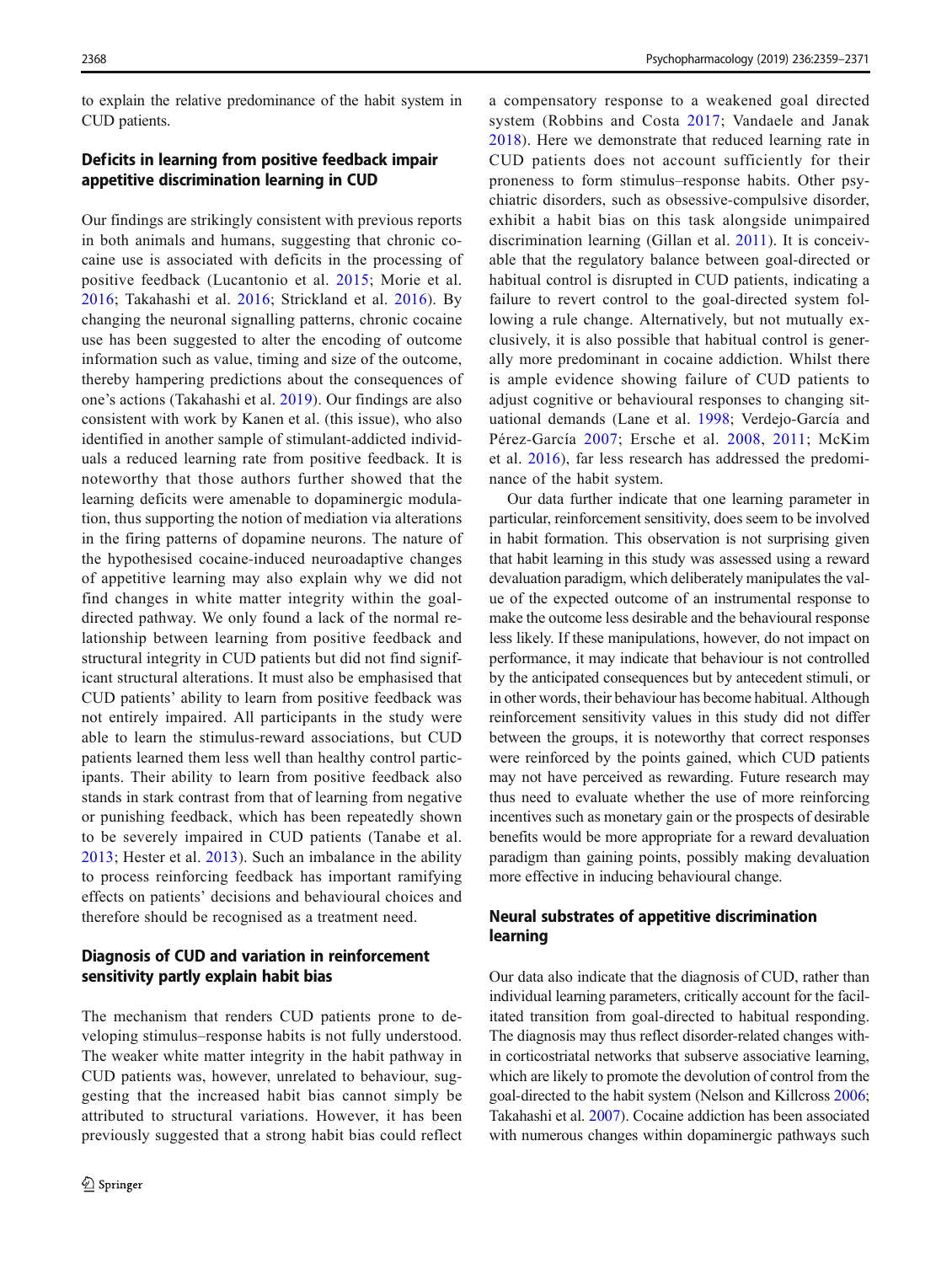<span id="page-11-0"></span>as low D2 receptor density in the striatum and reduced orbitofrontal metabolism (Volkow et al. [1993\)](#page-13-0), blunted stimulant-induced dopamine release (Martinez et al. [2007](#page-12-0)), reduced white matter integrity in the inferior frontal gyrus (Ersche et al. [2012](#page-12-0)) and altered cognitive responses to dopamine agonist challenges (Ersche et al. [2010](#page-12-0)). Loss of white matter integrity specifically in the inferior frontal gyrus might also play a role in disinhibited behaviour, whereas action selection is undermined by alterations in dopaminergic transmission. More research is warranted to investigate the neuromodulatory effects of specifically dopaminergic agents on associative learning. Work by Kanen et al. (this issue) already shows some promising results, suggesting that selective learning parameters are differentially modulated by dopaminergic agonists and antagonist treatments. Functional neuroimaging may provide valuable insight into how chronic cocaine use might change the neural networks implicated in associative learning.

#### Conclusion

We show that patients with CUD have deficits in the reinforcement learning parameter of learning rate, which were neither related to structural connectivity in the 'goal-directed' pathway nor explained their strong habit bias. Moreover, we also identified significantly reduced integrity in white matter structure in brain structures implicated in habit formation, which also did not explain CUD patients' strong habit bias. Our results are relevant to the hypothesis that drug addiction results in an imbalance between goal-directed and habitual control over behaviour.

Acknowledgements We thank all volunteers for their participation in this study, as well as staff at the Mental Health Research Network and the Cambridge BioResource for their assistance with volunteer recruitment. We also thank staff at the NIHR Clinical Research Facility at Addenbrooke's Hospital for their dedicated support throughout this study. We gratefully acknowledge the participation of all NIHR Cambridge BioResource volunteers. We are grateful to Sanja Abbott, Jean Arlt, Claire Whitelock, Ilse Lee and Miriam Pollard for their invaluable assistance.

Financial disclosure This research was funded by the Medical Research Council (MR/J012084/1) and the NIHR Cambridge Biomedical Research Centre and was conducted at the NIHR Cambridge Clinical Research Facility. The views expressed are those of the author(s) and not necessarily those of the NHS, the NIHR or the Department of Health and Social Care. This research was also supported in part by a Medical Research Council (MRC) Clinical Research Infrastructure award (MR/M009041/ 1). R.N.C. consults for Campden Instruments and receives royalties from Cambridge Enterprise, Routledge, and Cambridge University Press. RNC's research is supported by the UK Medical Research Council (MC\_PC\_17213). T.W.R. discloses consultancy with Cambridge Cognition, Lundbeck, Mundipharma and Unilever; he receives royalties for CANTAB from Cambridge Cognition and editorial honoraria from Springer Verlag and Elsevier. TWR is also the recipient of a Wellcome Trust Senior Investigator Award (104631/z/14/z).

#### Compliance with ethical standards

The study was conducted under UK National Health Service Research Ethics Committee approval (12/EE/0519; principal investigator: KDE).

Conflict of interest The authors declare that they have no conflict of interest.

Open Access This article is distributed under the terms of the Creative Commons Attribution 4.0 International License (http:// creativecommons.org/licenses/by/4.0/), which permits unrestricted use, distribution, and reproduction in any medium, provided you give appropriate credit to the original author(s) and the source, provide a link to the Creative Commons license, and indicate if changes were made.

## References

- Adams CD, Dickinson A (1981) Instrumental responding following reinforcer devaluation. Q J Exp Psychol Sect B 33:109–121. [https://](https://doi.org/10.1080/14640748108400816) [doi.org/10.1080/14640748108400816](https://doi.org/10.1080/14640748108400816)
- American Psychiatric Association (2013) Diagnostic and statistical manual of mental disorders: DSM-5. American Psychiatric Association, Washington D.C.
- Balleine BW, O'Doherty JP (2010) Human and rodent homologies in action control: corticostriatal determinants of goal-directed and habitual action. Neuropsychopharmacology 35:48–69. [https://doi.org/](https://doi.org/10.1038/npp.2009.131) [10.1038/npp.2009.131](https://doi.org/10.1038/npp.2009.131)
- Belin D, Everitt BJ (2008) Cocaine seeking habits depend upon dopamine-dependent serial connectivity linking the ventral with the dorsal striatum. Neuron 57:432-441. [https://doi.org/10.1016/j.](https://doi.org/10.1016/j.neuron.2007.12.019) [neuron.2007.12.019](https://doi.org/10.1016/j.neuron.2007.12.019)
- Brooks SP, Gelman A (1998) General methods for monitoring convergence of iterative simulations. J Comput Graph Stat 7:434–455. <https://doi.org/10.1080/10618600.1998.10474787>
- Brovelli A, Nazarian B, Meunier M, Boussaoud D (2011) Differential roles of caudate nucleus and putamen during instrumental learning. NeuroImage 57:1580–1590. [https://doi.org/10.1016/j.neuroimage.](https://doi.org/10.1016/j.neuroimage.2011.05.059) [2011.05.059](https://doi.org/10.1016/j.neuroimage.2011.05.059)
- Calu DJ, Stalnaker TA, Franz TM, Singh T, Shaham Y, Schoenbaum G (2007) Withdrawal from cocaine self-administration produces longlasting deficits in orbitofrontal-dependent reversal learning in rats. Learn Mem 14:325–328. <https://doi.org/10.1101/lm.534807>
- Carpenter B, Gelman A, Hoffman MD et al (2017) Stan: a probabilistic programming language. J Stat Softw 76:1–29. [https://doi.org/10.](https://doi.org/10.18637/jss.v076.i01) [18637/jss.v076.i01](https://doi.org/10.18637/jss.v076.i01)
- Christakou A, Gershman SJ, Niv Y, Simmons A, Brammer M, Rubia K (2013) Neural and psychological maturation of decision-making in adolescence and young adulthood. J Cogn Neurosci 25:1807–1823. [https://doi.org/10.1162/jocn\\_a\\_00447](https://doi.org/10.1162/jocn_a_00447)
- Corbit LH, Chieng BC, Balleine BW (2014) Effects of repeated cocaine exposure on habit learning and reversal by N-acetylcysteine. Neuropsychopharmacology 39:1893–1901. [https://doi.org/10.](https://doi.org/10.1038/npp.2014.37) [1038/npp.2014.37](https://doi.org/10.1038/npp.2014.37)
- Daw ND (2011) Trial-by-trial data analysis using computational models. In: Delgado MR, Phelps EA, Robbins TW (eds) Decision making, affect, and learning: attention and performance XXIII. Oxford University Press, Oxford, pp 3–39
- de Wit S, Corlett PR, Aitken MR, Dickinson A, Fletcher PC (2009) Differential engagement of the ventromedial prefrontal cortex by goal-directed and habitual behavior toward food pictures in humans. J Neurosci 29:11330–11338. [https://doi.org/10.1523/JNEUROSCI.](https://doi.org/10.1523/JNEUROSCI.1639-09.2009) [1639-09.2009](https://doi.org/10.1523/JNEUROSCI.1639-09.2009)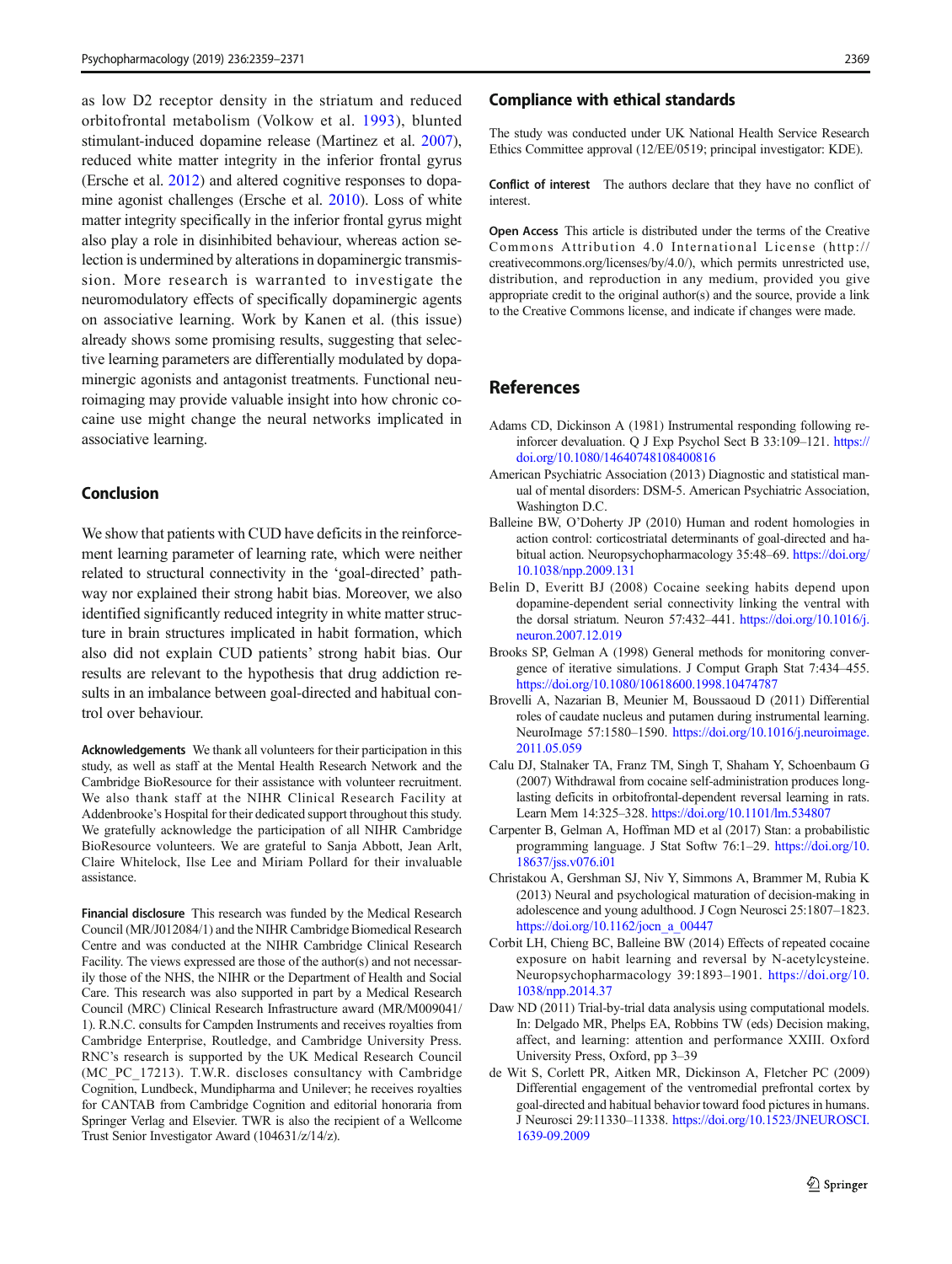- <span id="page-12-0"></span>de Wit S, Niry D, Wariyar R, Aitken MRF, Dickinson A (2007) Stimulusoutcome interactions during instrumental discrimination learning by rats and humans. J Exp Psychol Anim Behav Process 33:1–11. <https://doi.org/10.1037/0097-7403.33.1.1>
- de Wit S, Watson P, Harsay HA, Cohen MX, van de Vijver I, Ridderinkhof KR (2012) Corticostriatal connectivity underlies individual differences in the balance between habitual and goal-directed action control. J Neurosci 32:12066–12075. [https://doi.org/10.1523/](https://doi.org/10.1523/JNEUROSCI.1088-12.2012) [JNEUROSCI.1088-12.2012](https://doi.org/10.1523/JNEUROSCI.1088-12.2012)
- Degenhardt L, Baxter AJ, Lee YY, Hall W, Sara GE, Johns N, Flaxman A, Whiteford HA, Vos T (2014) The global epidemiology and burden of psychostimulant dependence: findings from the Global Burden of Disease Study 2010. Drug Alcohol Depend 137:36–47. <https://doi.org/10.1016/j.drugalcdep.2013.12.025>
- Dickinson A (1985) Actions and habits: the development of behavioural autonomy. Philos Trans R Soc Lond B 308:67–78. [https://doi.org/](https://doi.org/10.1098/rstb.1985.0010) [10.1098/rstb.1985.0010](https://doi.org/10.1098/rstb.1985.0010)
- Ersche KD, Bullmore ET, Craig KJ, Shabbir SS, Abbott S, Müller U, Ooi C, Suckling J, Barnes A, Sahakian BJ, Merlo-Pich EV, Robbins TW (2010) Influence of compulsivity of drug abuse on dopaminergic modulation of attentional bias in stimulant dependence. Arch Gen Psychiatry 67:632–644. [https://doi.org/10.1001/archgenpsychiatry.](https://doi.org/10.1001/archgenpsychiatry.2010.60) [2010.60](https://doi.org/10.1001/archgenpsychiatry.2010.60)
- Ersche KD, Gillan CM, Jones PS, Williams GB, Ward LHE, Luijten M, de Wit S, Sahakian BJ, Bullmore ET, Robbins TW (2016) Carrots and sticks fail to change behavior in cocaine addiction. Science 352: 1468–1471. <https://doi.org/10.1126/science.aaf3700>
- Ersche KD, Jones PS, Williams GB, Turton AJ, Robbins TW, Bullmore ET (2012) Abnormal brain structure implicated in stimulant drug addiction. Science 335:601–604.
- Ersche KD, Roiser JP, Abbott S, Craig KJ, Müller U, Suckling J, Ooi C, Shabbir SS, Clark L, Sahakian BJ, Fineberg NA, Merlo-Pich EV, Robbins TW, Bullmore ET (2011) Response perseveration in stimulant dependence is associated with striatal dysfunction and can be ameliorated by a D2/3 receptor agonist. Biol Psychiatry 70:754– 762. <https://doi.org/10.1016/j.biopsych.2011.06.033>
- Ersche KD, Roiser JP, Robbins TW, Sahakian BJ (2008) Chronic cocaine but not chronic amphetamine use is associated with perseverative responding in humans. Psychopharmacology 197:421–431. [https://](https://doi.org/10.1007/s00213-007-1051-1) [doi.org/10.1007/s00213-007-1051-1](https://doi.org/10.1007/s00213-007-1051-1)
- Everitt BJ, Robbins TW (2005) Neural systems of reinforcement for drug addiction: from actions to habits to compulsion. Nat Neurosci 8: 1481–1489. <https://doi.org/10.1038/nn1579>
- Everitt BJ, Robbins TW (2016) Drug addiction: updating actions to habits to compulsions ten years on. Annu Rev Psychol 67:23–50. [https://](https://doi.org/10.1146/annurev-psych-122414-033457) [doi.org/10.1146/annurev-psych-122414-033457](https://doi.org/10.1146/annurev-psych-122414-033457)
- First MB, Spitzer RL, Gibbon M, Williams JBW (2002) Structured clinical interview for DSM-IV-TR Axis-I disorders, research version, patient edition (SCID-I/P-RV). Biometrics Research Department, New York State Psychiatric Institute, New York
- Gelman A, Carlin JB, Stern HS et al (2013) Bayesian data analysis. Chapman and Hall/CRC
- Gershman SJ (2016) Empirical priors for reinforcement learning models. J Math Psychol 71:1–6. <https://doi.org/10.1016/j.jmp.2016.01.006>
- Gillan CM, Papmeyer M, Morein-Zamir S, Sahakian BJ, Fineberg NA, Robbins TW, de Wit S (2011) Disruption in the balance between goal-directed behavior and habit learning in obsessive-compulsive disorder. AJP 168:718–726. [https://doi.org/10.1176/appi.ajp.2011.](https://doi.org/10.1176/appi.ajp.2011.10071062) [10071062](https://doi.org/10.1176/appi.ajp.2011.10071062)
- Gourley SL, Olevska A, Gordon J, Taylor JR (2013) Cytoskeletal determinants of stimulus-response habits. J Neurosci 33:11811–11816. <https://doi.org/10.1523/JNEUROSCI.1034-13.2013>
- Gronau QF, Sarafoglou A, Matzke D, Ly A, Boehm U, Marsman M, Leslie DS, Forster JJ, Wagenmakers EJ, Steingroever H (2017) A tutorial on bridge sampling. J Math Psychol 81:80–97. [https://doi.](https://doi.org/10.1016/j.jmp.2017.09.005) [org/10.1016/j.jmp.2017.09.005](https://doi.org/10.1016/j.jmp.2017.09.005)
- Heinz A, Schlagenhauf F, Beck A, Wackerhagen C (2016) Dimensional psychiatry: mental disorders as dysfunctions of basic learning mechanisms. J Neural Transm 123:809–821. [https://doi.org/10.1007/](https://doi.org/10.1007/s00702-016-1561-2) [s00702-016-1561-2](https://doi.org/10.1007/s00702-016-1561-2)
- Hester R, Bell RP, Foxe JJ, Garavan H (2013) The influence of monetary punishment on cognitive control in abstinent cocaine-users. Drug Alcohol Depend 133:86–93. [https://doi.org/10.1016/j.drugalcdep.](https://doi.org/10.1016/j.drugalcdep.2013.05.027) [2013.05.027](https://doi.org/10.1016/j.drugalcdep.2013.05.027)
- Hyman SE (2005) Addiction: a disease of learning and memory. Am J Psychiatry 162:1414–1422
- Kass RE, Raftery AE (1995) Bayes factors. J Am Stat Assoc 90:773–795. <https://doi.org/10.1080/01621459.1995.10476572>
- Kim H, Shimojo S, O'Doherty JP (2006) Is avoiding an aversive outcome rewarding? Neural substrates of avoidance learning in the human brain. PLoS Biol 4:e233. [https://doi.org/10.1371/journal.pbio.](https://doi.org/10.1371/journal.pbio.0040233) [0040233](https://doi.org/10.1371/journal.pbio.0040233)
- Lane SD, Cherek DR, Dougherty DM, Moeller FG (1998) Laboratory measurement of adaptive behavior change in humans with a history of substance dependence. Drug Alcohol Depend 51:239–252. [https://doi.org/10.1016/S0376-8716\(98\)00045-3](https://doi.org/10.1016/S0376-8716(98)00045-3)
- Lucantonio F, Kambhampati S, Haney RZ, Atalayer D, Rowland NE, Shaham Y, Schoenbaum G (2015) Effects of prior cocaine versus morphine or heroin self-administration on extinction learning driven by overexpectation versus omission of reward. Biol Psychiatry 77: 912–920. <https://doi.org/10.1016/j.biopsych.2014.11.017>
- Luijten M, Gillan CM, De Wit S et al (2019) Goal-directed and habitual control in smokers. Nicotine Tob Res. [https://doi.org/10.1093/ntr/](https://doi.org/10.1093/ntr/ntz001) [ntz001](https://doi.org/10.1093/ntr/ntz001)
- Martinez D, Narendran R, Foltin RW et al (2007) Amphetamine-induced dopamine release: markedly blunted in cocaine dependence and predictive of the choice to self-administer cocaine. AJP 164:622– 629. <https://doi.org/10.1176/ajp.2007.164.4.622>
- McKim TH, Bauer DJ, Boettiger CA (2016) Addiction history associates with the propensity to form habits. J Cogn Neurosci 28:1024–1038. [https://doi.org/10.1162/jocn\\_a\\_00953](https://doi.org/10.1162/jocn_a_00953)
- Miles FJ, Everitt BJ, Dickinson A (2003) Oral cocaine seeking by rats: action or habit? Behav Neurosci 117:927–938. [https://doi.org/10.](https://doi.org/10.1037/0735-7044.117.5.927) [1037/0735-7044.117.5.927](https://doi.org/10.1037/0735-7044.117.5.927)
- Morie KP, De Sanctis P, Garavan H, Foxe JJ (2016) Regulating taskmonitoring systems in response to variable reward contingencies and outcomes in cocaine addicts. Psychopharmacology 233:1105– 1118. <https://doi.org/10.1007/s00213-015-4191-8>
- Nelson A, Killcross S (2006) Amphetamine exposure enhances habit formation. J Neurosci 26:3805–3812. [https://doi.org/10.1523/](https://doi.org/10.1523/JNEUROSCI.4305-05.2006) [JNEUROSCI.4305-05.2006](https://doi.org/10.1523/JNEUROSCI.4305-05.2006)
- Nelson HE (1982) National adult reading test (NART). Nfer-Nelson Windsor, Windsor
- Robbins TW, Costa RM (2017) Habits. Curr Biol 27:R1200–R1206. <https://doi.org/10.1016/j.cub.2017.09.060>
- Robbins TW, Gillan CM, Smith DG, de Wit S, Ersche KD (2012) Neurocognitive endophenotypes of impulsivity and compulsivity: towards dimensional psychiatry. Trends Cogn Sci 16:81–91. <https://doi.org/10.1016/j.tics.2011.11.009>
- Russell S, Norvig P (1995) Artificial intelligence: a modern approach. Prentice Hall, New Jersey
- Saunders JB, Aasland OG, Babor TF et al (1993) Development of the alcohol use disorders identification test (AUDIT): WHO collaborative project on early detection of persons with harmful alcohol consumption-II. Addiction 88:791–804. [https://doi.org/10.1111/j.1360-](https://doi.org/10.1111/j.1360-0443.1993.tb02093.x) [0443.1993.tb02093.x](https://doi.org/10.1111/j.1360-0443.1993.tb02093.x)
- Schoenbaum G, Saddoris MP, Ramus SJ, Shaham Y, Setlow B (2004) Cocaine-experienced rats exhibit learning deficits in a task sensitive to orbitofrontal cortex lesions. Eur J Neurosci 19:1997–2002. <https://doi.org/10.1111/j.1460-9568.2004.03274.x>
- Sheehan DV, Lecrubier Y, Sheehan KH et al (1998) The Mini-International Neuropsychiatric Interview (M.I.N.I): the development